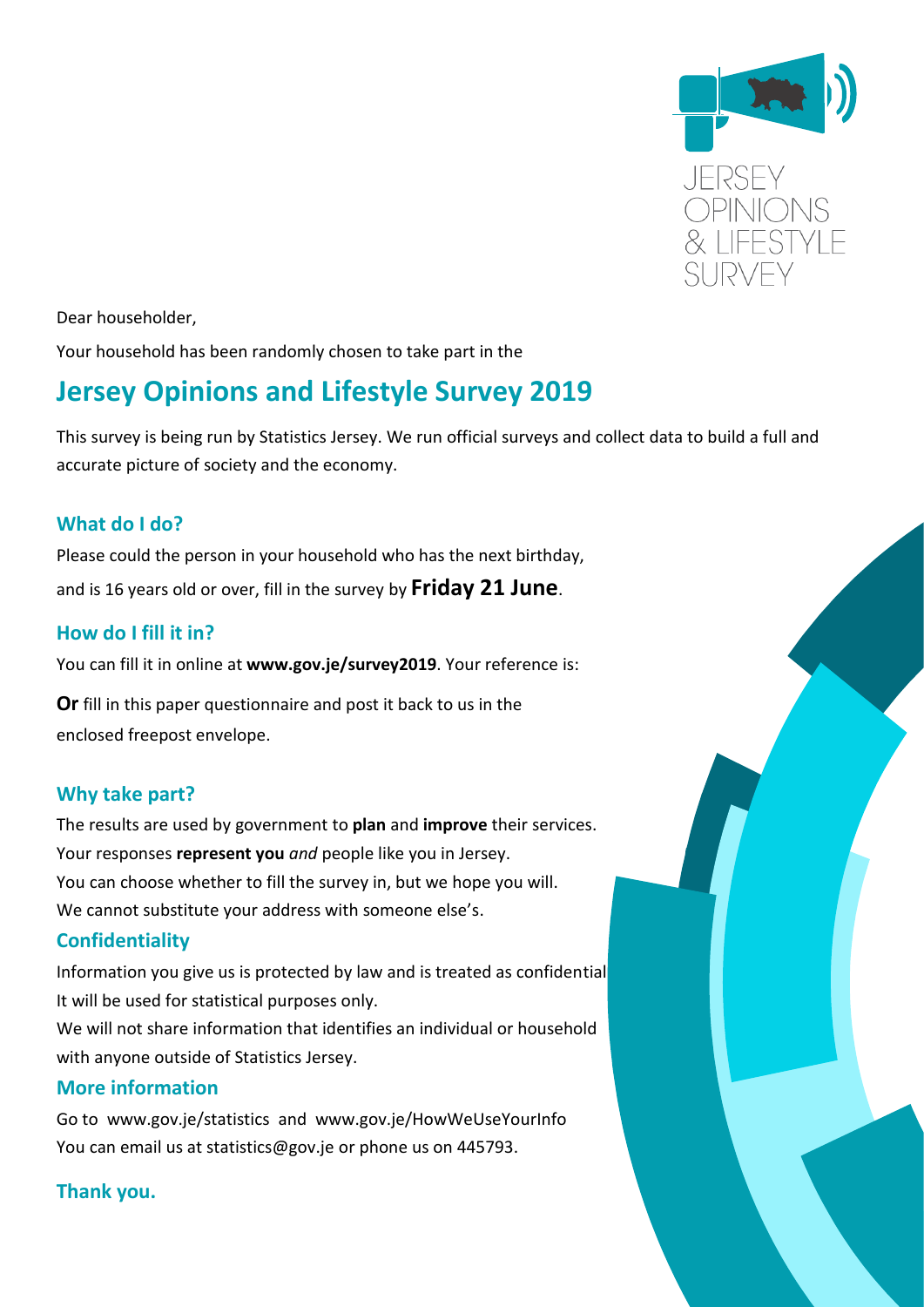## About you

| 1.1   | What is your sex?                                                                                                                   |
|-------|-------------------------------------------------------------------------------------------------------------------------------------|
|       | $01O$ Male                                                                                                                          |
|       | $02$ Female                                                                                                                         |
|       |                                                                                                                                     |
| $1.2$ | In what year were you born?                                                                                                         |
|       |                                                                                                                                     |
|       |                                                                                                                                     |
| 1.3   | Are you? (Tick one box that best describes your current situation)                                                                  |
|       | 01 O Single                                                                                                                         |
|       | $\rm{^{02}O}$ Cohabiting (includes same sex couples)                                                                                |
|       | <sup>03</sup> $\bigcirc$ Married / civil partnership                                                                                |
|       | $\Omega$ Separated (includes same sex couples)                                                                                      |
|       | 05 Divorced                                                                                                                         |
|       | 06 Widowed                                                                                                                          |
| 1.4   | Where were you born? (Tick one only)                                                                                                |
|       | $0101$ Jersey                                                                                                                       |
|       | $\circ$ <sup>2</sup> O Elsewhere in the United Kingdom <sup>*</sup> , other Channel Islands, Isle of Man or the Republic of Ireland |
|       | 03 O Portugal or Madeira                                                                                                            |
|       | 04 O Poland                                                                                                                         |
|       |                                                                                                                                     |
|       |                                                                                                                                     |
|       | <sup>06</sup> O Elsewhere, <i>specify country:</i>                                                                                  |
|       | * includes: England, Wales, Scotland and Northern Ireland                                                                           |
| 1.5   | When did your present period of continuous residence in Jersey begin?                                                               |
|       | (Ignore periods of absence on holiday and absences during the Occupation years)                                                     |
|       | In (year):<br>$01O$ At birth<br>or                                                                                                  |
|       |                                                                                                                                     |
| 1.6   | Which cultural and ethnic group do you consider you belong to? (Tick all that apply)<br>$\Box$ Jersey<br>$\Box$ Bangladeshi         |
|       | Caribbean<br><b>British</b>                                                                                                         |
|       | $\perp$ Irish<br>Chinese                                                                                                            |
|       | $\Box$ Indian<br>$\Box$ Polish                                                                                                      |
|       | $\Box$ Pakistani<br>$\Box$ Portuguese or Madeiran                                                                                   |
|       | African<br>$\Box$ Thai                                                                                                              |
|       | Other, Please specify:                                                                                                              |
|       |                                                                                                                                     |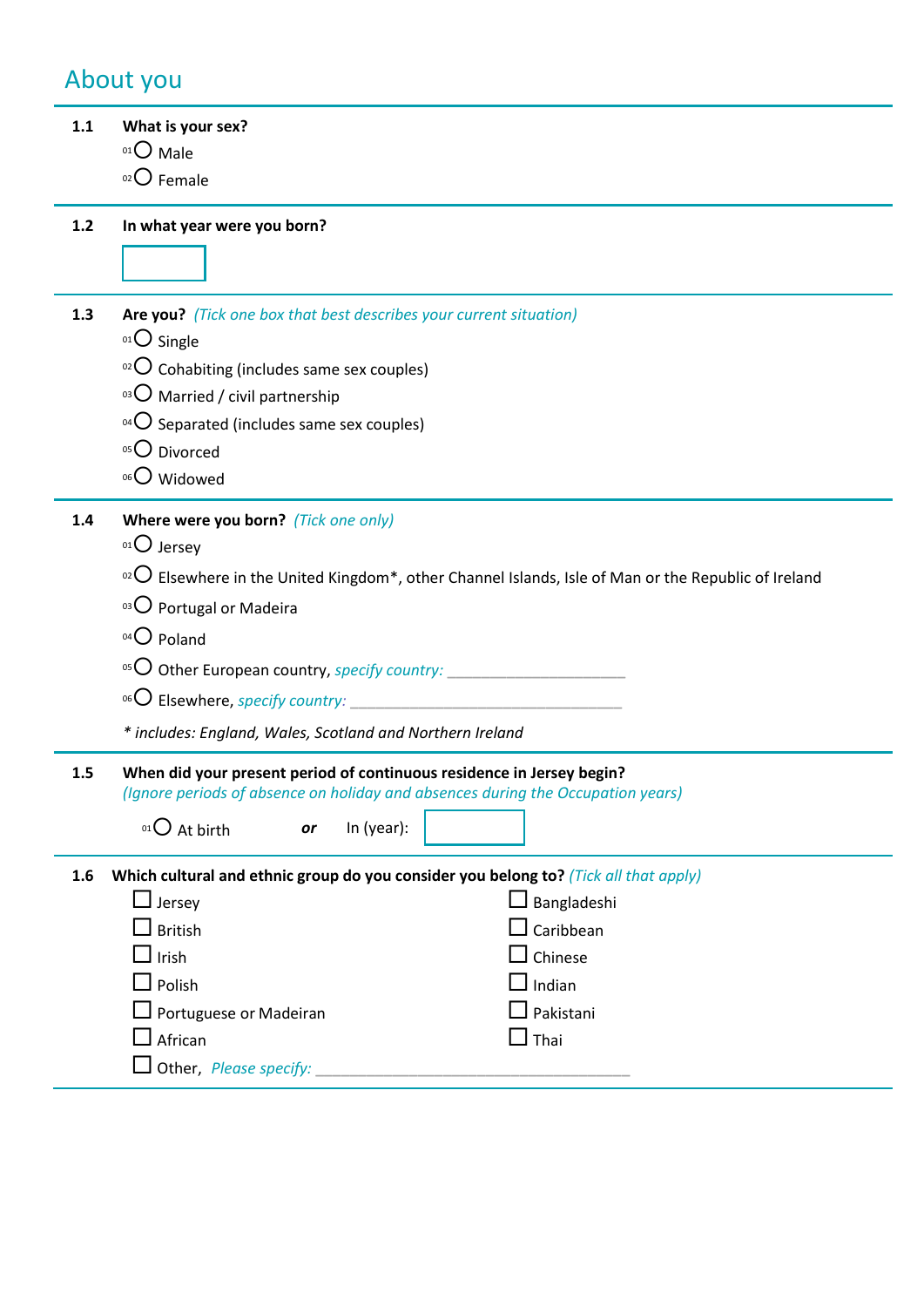| 1.7 | What is your highest educational qualification? (Tick one only)<br>Please exclude any professional qualifications.                                       |
|-----|----------------------------------------------------------------------------------------------------------------------------------------------------------|
|     | $^{01}$ No formal qualifications                                                                                                                         |
|     | <sup>02</sup> $\bigcirc$ BTEC Introductory Diploma (level 1) / GNVQ (Foundation)                                                                         |
|     | <sup>03</sup> $\bigcirc$ 'O' levels / CSE / GCSE / BTEC First (level 2) / GNVQ (Intermediate)                                                            |
|     | $04O$ AS-Level                                                                                                                                           |
|     | $^{05}$ O A/A2-Level / BTEC National / GNVQ (Advanced)                                                                                                   |
|     | <sup>06</sup> $\bigcirc$ First Degree                                                                                                                    |
|     | $\overline{O}$ Higher Degree (e.g. Masters/PhD)                                                                                                          |
|     |                                                                                                                                                          |
|     |                                                                                                                                                          |
| 1.8 | Do you have residential qualifications? (Tick one only)                                                                                                  |
|     | In other words, are you entitled to buy a property, or rent 'qualified accommodation', in Jersey under the<br>current 'Control of Housing and Work Law'? |
|     | $01O$ Yes                                                                                                                                                |
|     | $O02$ No                                                                                                                                                 |
|     | 03 O Don't know                                                                                                                                          |
| 1.9 | Have you been resident in Jersey for 5 years or more? (Tick one only)                                                                                    |
|     | $01O$ Yes                                                                                                                                                |

03 Don't know

# Employment – your main job

| 2.1 |      | Tick the one which best describes your current situation: |                 |                                  |
|-----|------|-----------------------------------------------------------|-----------------|----------------------------------|
|     | 01() | Working for an employer                                   | $06($ )         | Unemployed, looking for work     |
|     | 02() | Self-employed, employing others                           | 07()            | Unemployed, not looking for work |
|     | 03() | Self-employed, not employing others                       | 08()            | In full-time education           |
|     | 04 ( | Retired                                                   | 09 <sup>°</sup> | A homemaker                      |
|     | 05   | Unable to work due to long-term<br>sickness/disability    | 10 <sup>l</sup> | Other, please specify:           |

- **2.2 If you answered that you are 'unemployed and looking for work', are you currently registered as 'Actively Seeking Work' with Social Security?** *(Tick one only)*
	- $01O$  Yes
	- $O<sub>02</sub>$  No

### **► If you are not in employment go to question 2.21**

**2.3 Is your employment status 'Licensed' – that is are you an 'essential employee' or 'J category' person?** *(Tick one only)*

- $01$  Yes
- $O<sub>02</sub>$  No

03 Don't know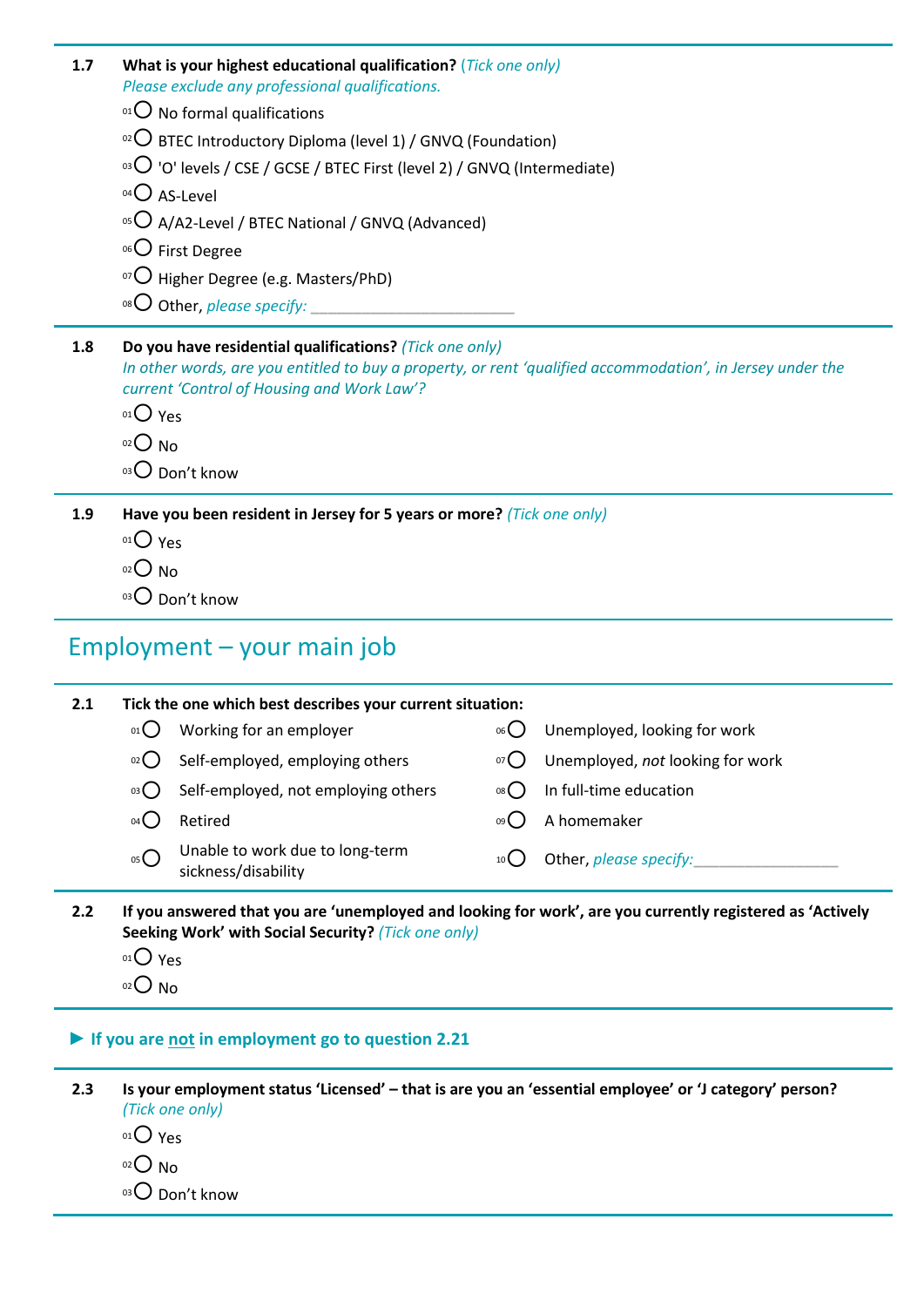| 2.4 | <b>Which industry do you work in, for your main job?</b> (Tick the <b>one</b> which is most appropriate to you) |  |  |  |
|-----|-----------------------------------------------------------------------------------------------------------------|--|--|--|
|-----|-----------------------------------------------------------------------------------------------------------------|--|--|--|

- $01$  Agriculture and fishing
- $\circ$ <sup>2</sup>O Finance (including legal & insurance)
- $03$  Construction & tradesmen
- $^{04}$ O Wholesale & retail
- <sup>05</sup> $\bigcirc$  Transport & storage (including Jersey Airport, Harbours, Post)
- <sup>06</sup> Information & communication services (including IT, telecoms, marketing, advertising)
- $\overline{07}$  Private education or private health
- $08$  Hotels, restaurants and bars
- $09$  Public sector
- <sup>10</sup>O Other, *please specify:*
- **2.5 Which of the following best describes the work you do for your main job?** *(Tick one only)*
	- <sup>01</sup> **Routine, Semi-routine, Manual or Service occupation** *e.g. HGV or van driver, cleaner, porter, packer, sewing machinist, messenger, labourer, waiter/waitress, bar staff, postal worker, machine operative, security guard, caretaker, farm worker, catering assistant, receptionist, sales assistant*
	- <sup>02</sup> **Technical or Craft occupation** *e.g. motor mechanic, fitter, inspector, plumber, printer, tool maker, electrician, gardener*
	- <sup>03</sup> **Clerical or Intermediate occupation** *e.g. secretary, personal assistant, clerical worker, office clerk, call centre agent, nursing auxiliary, nursery nurse*
	- <sup>04</sup> **Professional occupation** *(normally requiring a professional qualification) e.g. accountant, solicitor, medical practitioner, scientist, civil / mechanical engineer, teacher, nurse, physiotherapist, social worker, welfare officer, artist, musician, police officer (sergeant or below), software designer, fund administrator*
	- <sup>05</sup> **Middle or Junior Manager** *e.g. office manager, retail manager, bank manager, restaurant manager, warehouse manager, publican*
	- <sup>06</sup> **Senior Manager** *(usually responsible for planning, organising and co-ordinating work) e.g. finance manager, chief executive*
	- <sup>07</sup> **Not sure**
- **2.6 What is your job title (for your main job)?**

**2.7 How many hours are you** *contracted* **to work each week, in your main job?** 



**\_\_\_\_\_\_\_\_\_\_\_\_\_\_\_\_\_\_\_\_\_\_\_\_\_\_\_\_\_\_\_\_\_\_\_\_\_\_\_\_\_\_\_\_\_\_\_\_\_\_\_\_\_\_\_\_\_\_\_\_\_\_\_\_\_\_\_\_\_\_\_\_\_\_\_**

| በን ነ | N٥ |
|------|----|
|------|----|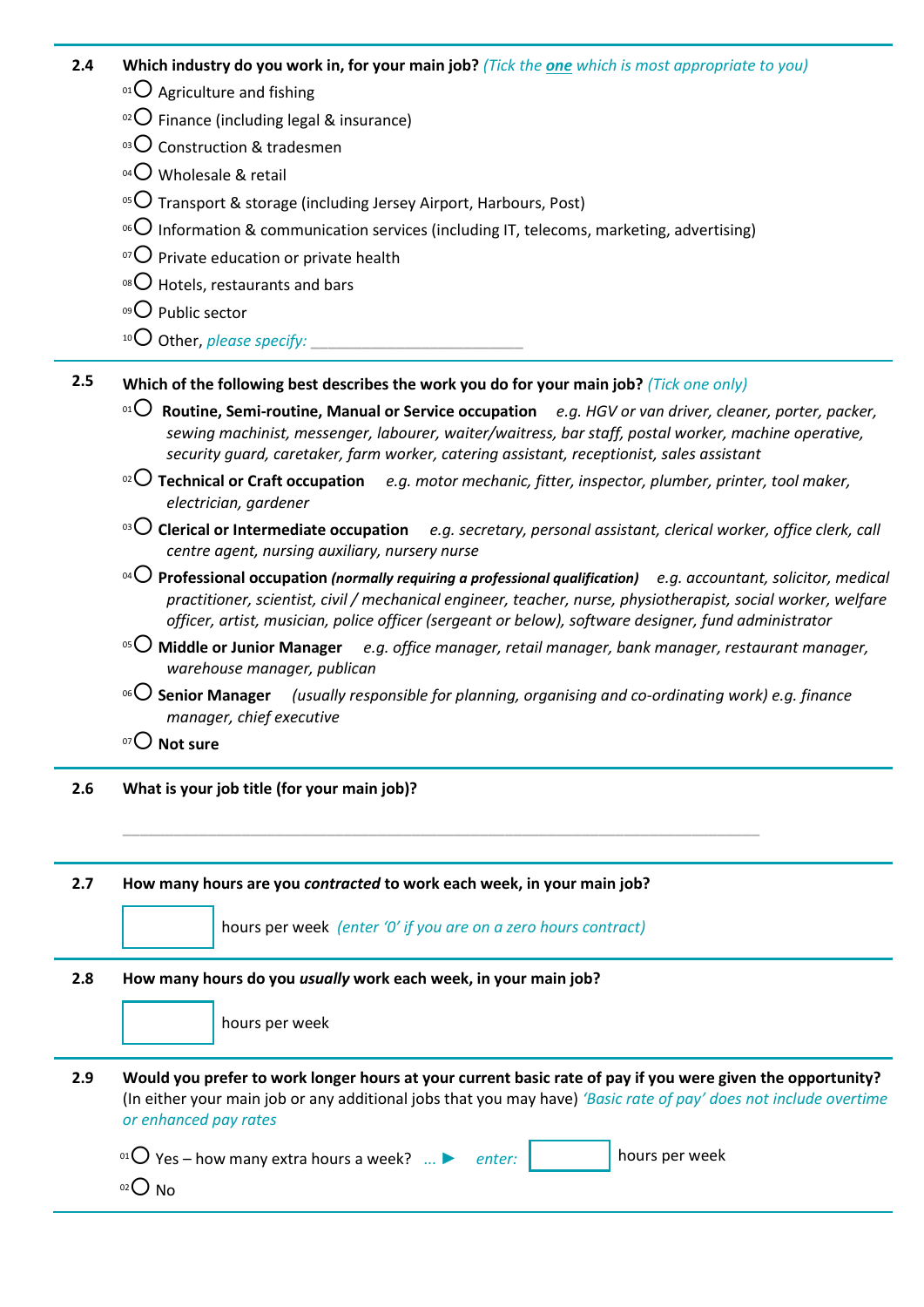**2.10 How many days of paid holiday are you entitled to per year?** (please exclude public holidays)

days

## Zero-hours contracts\*

\**an employment contract under which the employee is not guaranteed work and is paid only for work carried out*

- **2.11 Are you employed under a 'zero-hours contract' in your main job?**
	- <sup>01</sup> Yes **...** *► please go to the next question*

<sup>02</sup> No **...** *► please go to question 2.16 "Employment - other jobs"*

### **2.12 How satisfied are you with being on a zero-hours contract?**

- $01$  Very satisfied
- $02$  Fairly satisfied
- $03$  Not very satisfied
- $^{04}$  Not at all satisfied

### **2.13 Would you like to work more hours than what you typically receive under your zero-hours contract in an average week?**

- $01O$  Yes
- $O<sub>02</sub>$  No
- 03 Not sure

**2.14 Are any of these a problem for you, as a direct result of being on a zero-hours contract?** 

|                                                                                           | <b>Not</b> | Not a<br>problem    | A slight<br>problem | A significant<br>problem          |
|-------------------------------------------------------------------------------------------|------------|---------------------|---------------------|-----------------------------------|
| Tick one box in each row                                                                  | applicable | for me              | for me              | for me                            |
| Arranging childcare                                                                       | $_{01}()$  | 02()                | 03                  | O(4)                              |
| Planning time off for holidays                                                            | $_{01}O$   | $_{02}$ ()          | 03()                | $04$ $\bigcirc$                   |
| Obtaining a mortgage or loan                                                              | $_{01}()$  | $_{02}$ ()          | 03                  | $04$ $\bigcirc$                   |
| Not being allowed to work for another employer<br>whilst on zero-hours contract           | $_{01}()$  | $02$ $\binom{1}{2}$ | 03                  | 04(                               |
| Less employment benefits (such as pension, sick<br>pay)                                   | $_{01}()$  | 02 <sup>2</sup>     | 03                  | $04$ (                            |
| Lower rate of pay than colleagues not on zero-<br>hours contracts but who do the same job | $_{01}()$  | $02$ $\left($       | 03                  | $04$ <sup><math>\sim</math></sup> |
| Other problem<br>please specify:                                                          | 01()       | $02$ (              | 03                  |                                   |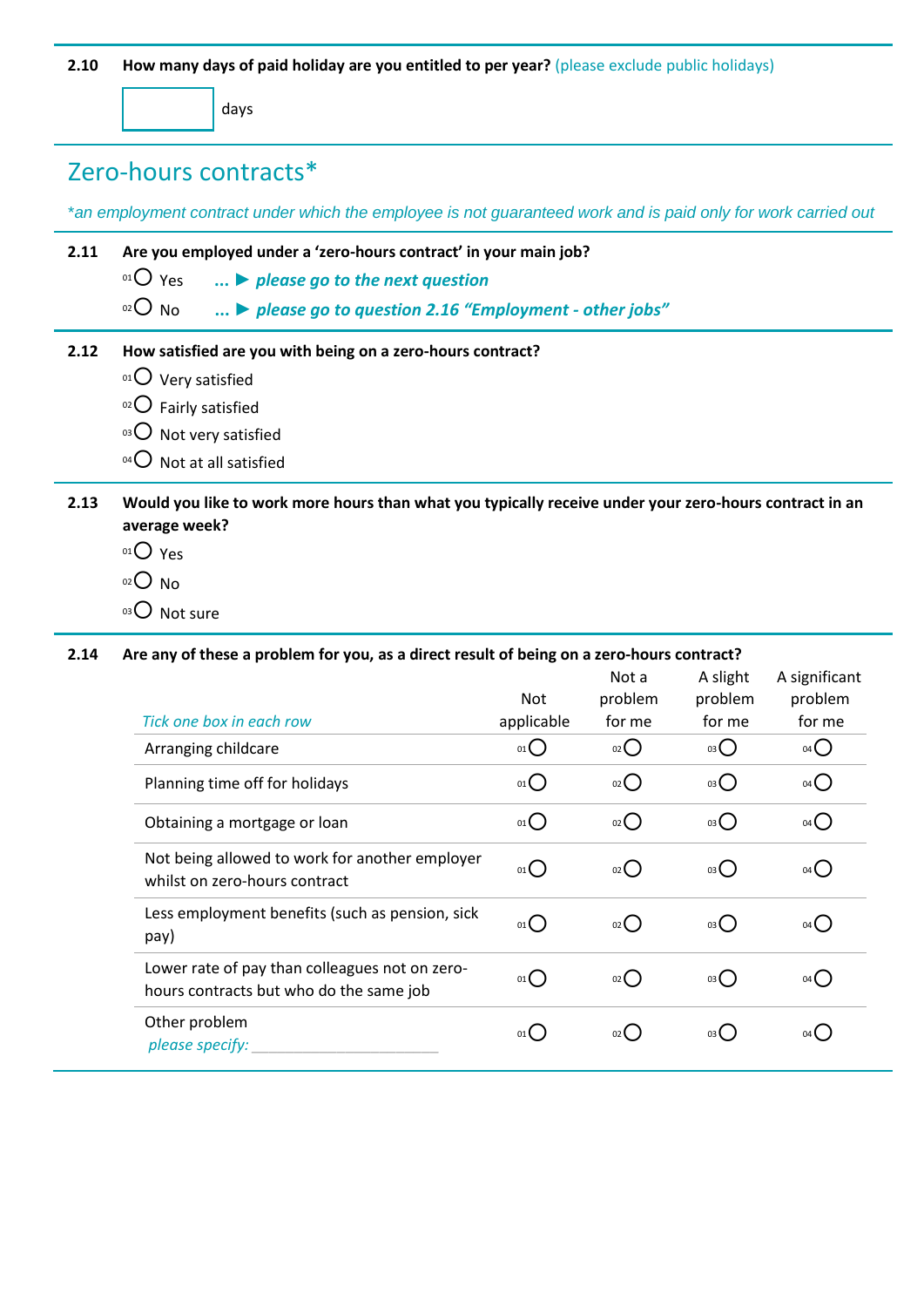| 2.15 | Which, if any, of the following advantages do you gain from being on a zero-hours contract? |
|------|---------------------------------------------------------------------------------------------|
|      | (Tick all that apply)                                                                       |

- $\Box$  I like the flexibility in hours as it suits my circumstances
- $\Box$  I just want occasional hours
- $\Box$  I like to be able to turn down work at short notice
- Other *(please specify)\_\_\_\_\_\_\_\_\_\_\_\_\_\_\_\_*
- $\Box$  None of the above I don't gain any advantages from being on a zero-hours contract

### Employment – other jobs

- **2.16 Do you currently do any other paid employment, in addition to your main job, for more than 3 hours a week?** *(Tick all that apply)*
	- $\Box$  Yes for an employer
	- $\Box$  Yes self-employed
	- No **...** *► go to question 2.19*
- **2.17 How many additional jobs do you have** *(in addition to your main job)***?** *Enter a number in the box below, entering '0' if none*



**2.18 How many hours do you usually work each week, in your additional jobs?**  *Do not count overtime or meal breaks*

### Pay at work

**2.19 How much do you agree or disagree with the following statements?**

| Tick one box in each row                                                                                                | Strongly<br>agree | Agree | <b>Disagree</b> | Strongly<br>disagree | Don't<br>know |
|-------------------------------------------------------------------------------------------------------------------------|-------------------|-------|-----------------|----------------------|---------------|
| In my place of work, men earn more than women<br>for doing the same work                                                | 01()              | 02 (  | 03()            | 04 <sup>1</sup>      | 05(           |
| In my place of work, it is easier for men to get jobs<br>that pay well, even when women are as qualified<br>for the job | 01                | 02 L  | 03(             | $04$ (               |               |
| In my place of work, being a working parent has an<br>impact on pay, or opportunities for a higher paid<br>job          | 01                | 02 C  | 03(             | 04 (                 |               |
| am willing to negotiate for a pay rise / promotion                                                                      | $01$ $\left($     | 02 L  | 03(             | 04 (                 |               |

- **2.20 Are you working and a parent of a child aged under 16 years?**
	- $01$  Yes
	- $O<sub>02</sub>$  No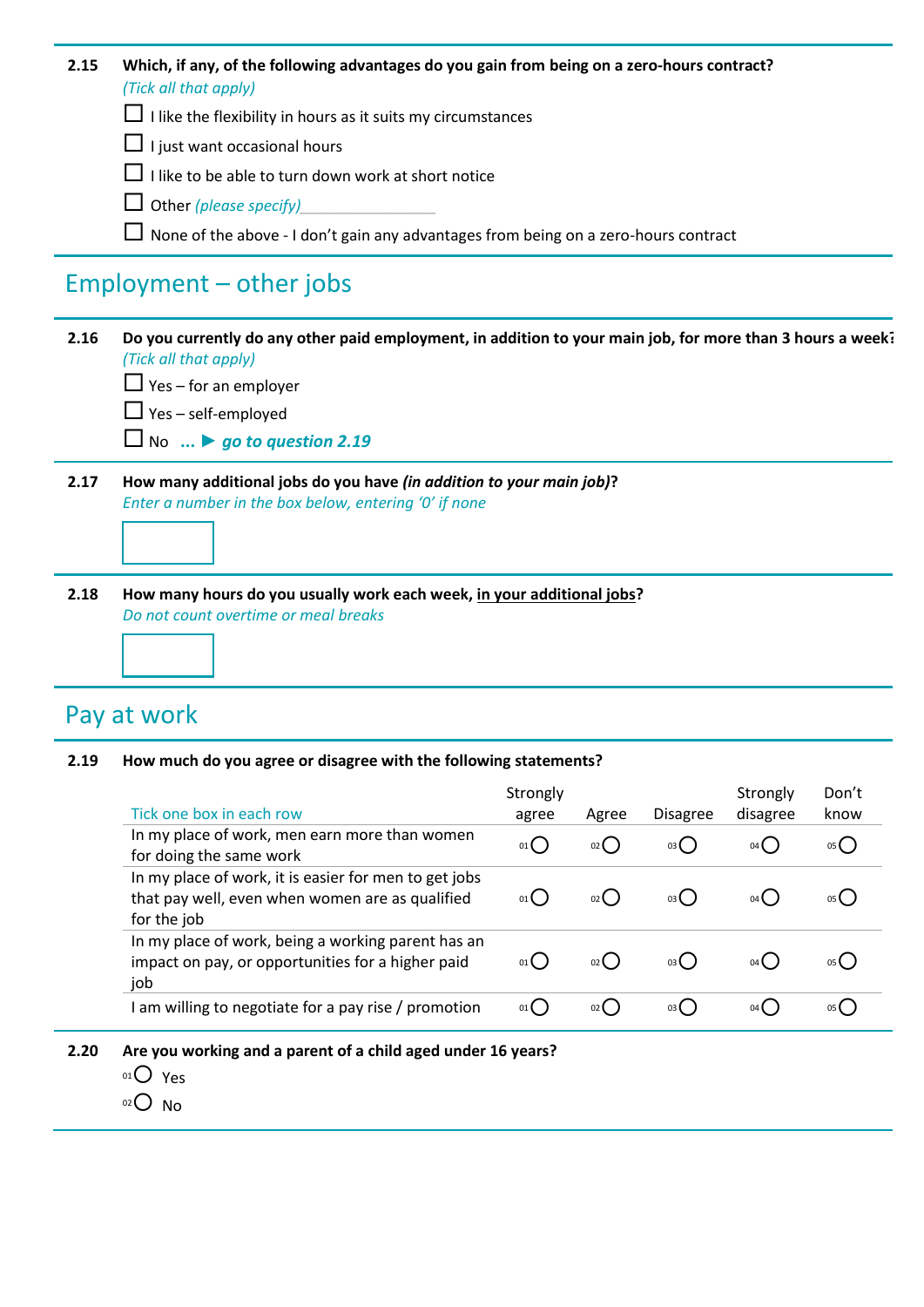#### **2.21 How much do you agree or disagree with the following statements?**

| Tick one box in each row                                                                        | Strongly<br>agree | Agree | <b>Disagree</b> | Strongly<br>disagree | Don't<br>know |
|-------------------------------------------------------------------------------------------------|-------------------|-------|-----------------|----------------------|---------------|
| In general, men earn more than women for doing<br>the same work                                 | 01()              | 02(   | 03(             | 04 (                 | 05(           |
| It is easier for men to get jobs that pay well, even<br>when women are as qualified for the job | 01()              | 02(   | 03(             | $04$ (               | 05()          |
| Job security is more important than pay                                                         | 01()              | 02()  | 03(             | $04$ (               | 05()          |
| Job flexibility is more important than pay                                                      | 01()              | 02()  | 03(             | $04$ $\binom{1}{2}$  | 05()          |
| Being a working parent has an impact on pay, or<br>opportunities for a higher paid job          | 01                | 02(   | 03(             | 04 (                 | 05(           |

## Your household

#### **3.1 How many people live in your household (including yourself)?** *Please enter numbers in the boxes below. Enter '0' if none*

Pensioners aged 65 years or older:

Adults aged 16 to 64 years:

Children aged 11 to 15 years:

Children aged 5 to 10 years:

Children aged 0 to 4 years:

### **3.2 Which of the following best describes your household type?**

- $01$  Pensioner household (all household members are pensioners)
- $\,^{\circ2}$  Couple, living with at least one dependent child (under 16 years)
- $03$  Couple, no children
- <sup>04</sup> $\bigcirc$  Single parent, living with at least one dependent child (under 16 years)
- $05$  Working age person living alone
- $106$  Other, *please describe*

### **3.3 Approximately, what is your total gross household income (before tax and social security deductions)?**

 $01$  Less than £10,000 06 <sup>06</sup> C £50,000 - £59,999  $02$  £10,000 - £19,999  $07$  £60,000 - £69,999  $^{03}$  $O$  £20,000 - £29,999 <sup>08</sup> £70,000 - £79,999  $^{04}$ O £30,000 - £39,999 <sup>09</sup>○ £80,000 - £89,999  $05$  £40,000 - £49,999  $10$  £90,000 or more

### **3.4 As a household, how easy or difficult do you find it to cope financially?**

- $01$  Very easy
- $02$  Quite easy
- $03$  Neither easy or difficult
- $04$  Quite difficult
- $05$  Very difficult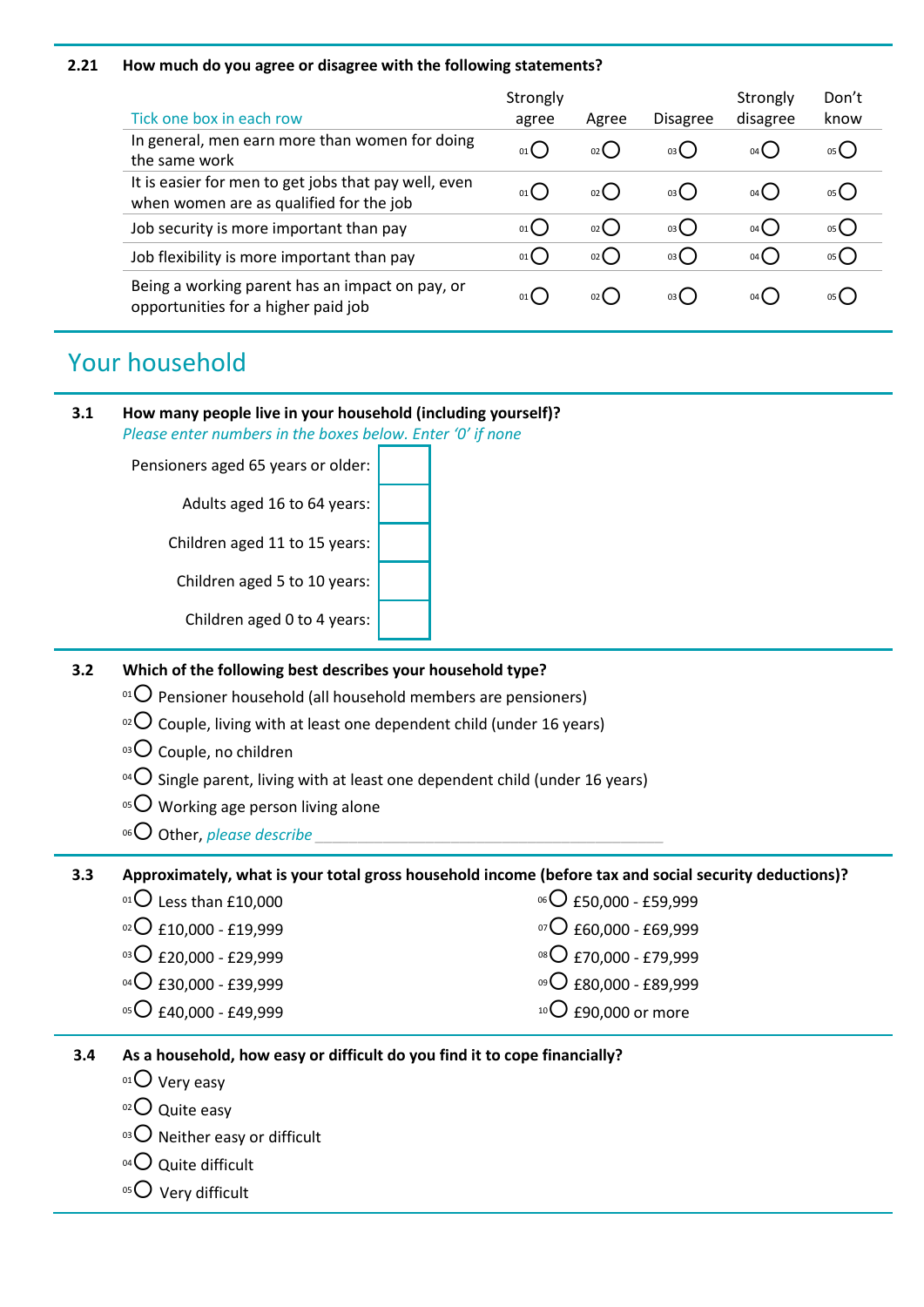#### **3.5 Comparing back to one year ago, how would you describe your household's financial situation today?**

- 01 O Much improved
- $02$  A little improved
- $03$  About the same
- $04$  A little worse
- 05<sup>O</sup> Much worse

### Unemployment

**3.6 Thinking about all adults in your household including yourself, how many are currently unemployed and looking for work?** Enter a number below, entering '0' if none

**3.7 Of the number you gave in question 3.6, how many are registered as 'actively seeking work' with the Customer and Local Services Department (Social Security)?** Enter a number below, entering '0' if none

### Your accommodation

|     | $\alpha$ Social housing rent ('Andium homes' previously States housing, housing trust and parish rent)                     |
|-----|----------------------------------------------------------------------------------------------------------------------------|
|     |                                                                                                                            |
|     | $\mathrm{^{03}O}$ Qualified private rent                                                                                   |
|     | <sup>04</sup> $\bigcirc$ Staff or service accommodation                                                                    |
|     | <sup>05</sup> $\bigcirc$ Registered lodging house                                                                          |
|     | <sup>06</sup> $\bigcirc$ Lodger paying rent in private household                                                           |
|     | $\overline{O}$ Other non-qualified accommodation                                                                           |
| 4.2 | What type of property does your household occupy? (Tick one only)                                                          |
|     | 01 Bedsit                                                                                                                  |
|     | $^{02}$ Flat or maisonette                                                                                                 |
|     | <sup>03</sup> $\bigcirc$ Semi-detached/terraced house or bungalow                                                          |
|     | <sup>04</sup> $\bigcirc$ Detached house or bungalow                                                                        |
| 4.3 | How many bedrooms does your home have? (Just tell us the number of bedrooms for use only by your household)                |
|     | bedrooms                                                                                                                   |
|     |                                                                                                                            |
| 4.4 | Is your home sheltered or disabled housing?                                                                                |
|     | Sheltered/disabled housing is designed so that elderly or physically disabled people can live independently. The homes are |
|     | often built in groups and provided with a warden or emergency call facilities                                              |
|     | $01O$ Yes                                                                                                                  |
|     | $O02$ No                                                                                                                   |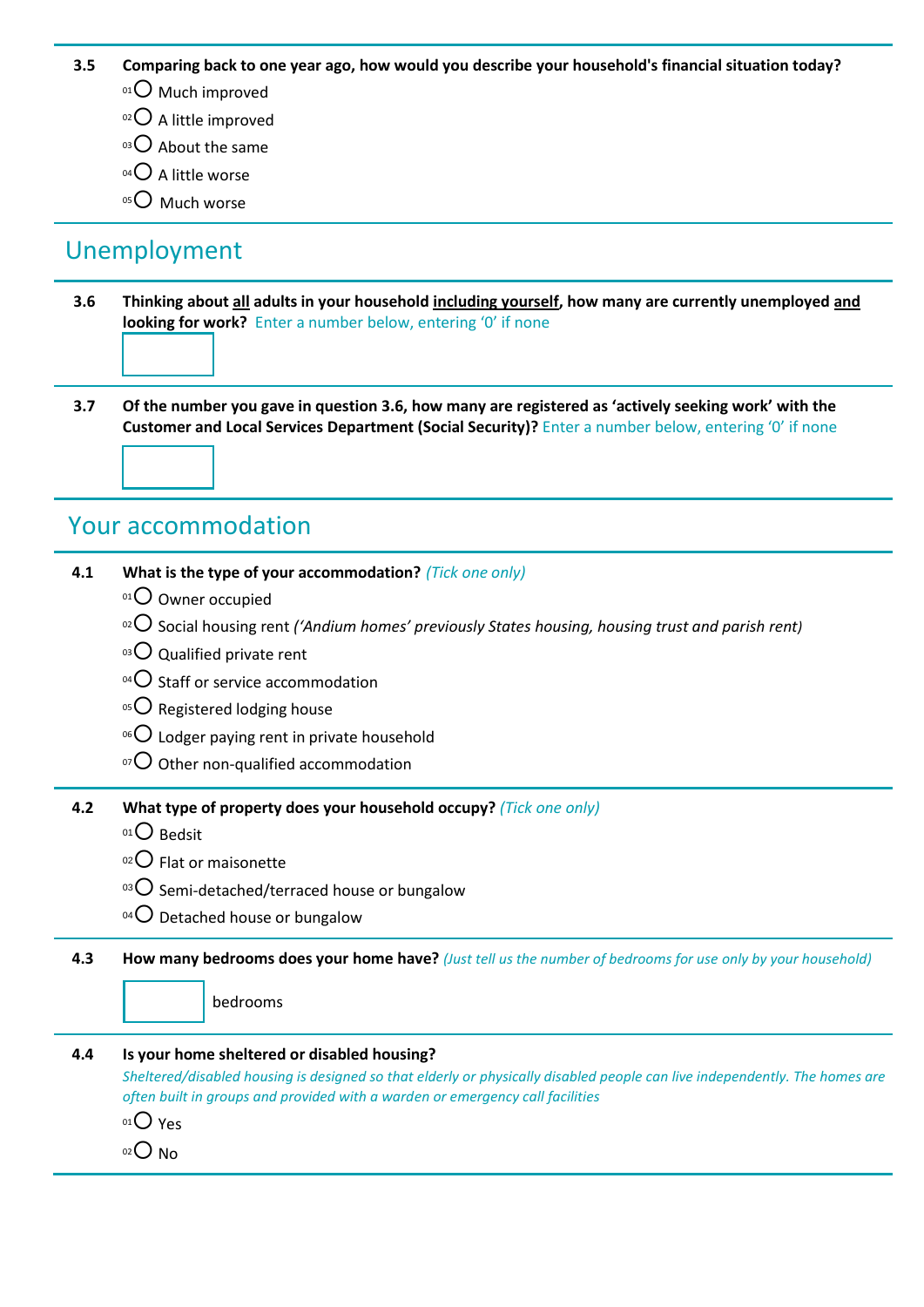# Your general health

| 5.1 | How is your health in general? Would you say it was                                                                                                                              |
|-----|----------------------------------------------------------------------------------------------------------------------------------------------------------------------------------|
|     | $01$ Very good                                                                                                                                                                   |
|     | $O2O$ Good                                                                                                                                                                       |
|     | $^{03}$ $O$ Fair                                                                                                                                                                 |
|     | $04\bigcirc$ Bad                                                                                                                                                                 |
|     | $05$ Very bad                                                                                                                                                                    |
| 5.2 | Do you have any physical or mental health conditions or illnesses lasting or expected to last for 12 months<br>or more?                                                          |
|     | <sup>01</sup> O Yes $\triangleright$ go to the next question                                                                                                                     |
|     | $^{02}$ O No $\triangleright$ go to question 5.4                                                                                                                                 |
| 5.3 | Are your day to day activities limited because of your health problem or disability? (Tick one only)                                                                             |
|     | $01$ Yes, a lot                                                                                                                                                                  |
|     | $02$ Yes, a little                                                                                                                                                               |
|     | O <sub>03</sub>                                                                                                                                                                  |
| 5.4 | Please indicate how much you agree or disagree with the following statement.<br>"I am confident I can help prevent or reduce problems associated with my health" (Tick one only) |
|     | $01$ Agree strongly                                                                                                                                                              |
|     | $^{02}$ Agree slightly                                                                                                                                                           |
|     | <sup>03</sup> $\bigcirc$ Neither agree / disagree                                                                                                                                |
|     | $04$ $\bigcirc$<br>Disagree slightly                                                                                                                                             |
|     | 05()<br>Disagree strongly                                                                                                                                                        |
|     | <b>Health: use of antibiotics</b>                                                                                                                                                |
| 5.5 | Have you taken a course of antibiotics in the last 12 months? (Tick one only)                                                                                                    |
|     | $01O$ Yes                                                                                                                                                                        |
|     | O(2C)<br><b>No</b>                                                                                                                                                               |
|     | 03 O Not sure                                                                                                                                                                    |
| 5.6 | When you hear the term "Antibiotic resistance", how would you rate your understanding of what the term<br>means? (Tick one only)                                                 |
|     | $^{01}$ Very good                                                                                                                                                                |
|     | $O10$ Good                                                                                                                                                                       |
|     | $\mathrm{^{03}O}$ Some understanding                                                                                                                                             |
|     | <sup>04</sup> $\bigcirc$ 1've heard the term, but I don't know what it means                                                                                                     |
|     | <sup>05</sup> $\bigcirc$ I haven't heard of the term before                                                                                                                      |
|     |                                                                                                                                                                                  |
|     |                                                                                                                                                                                  |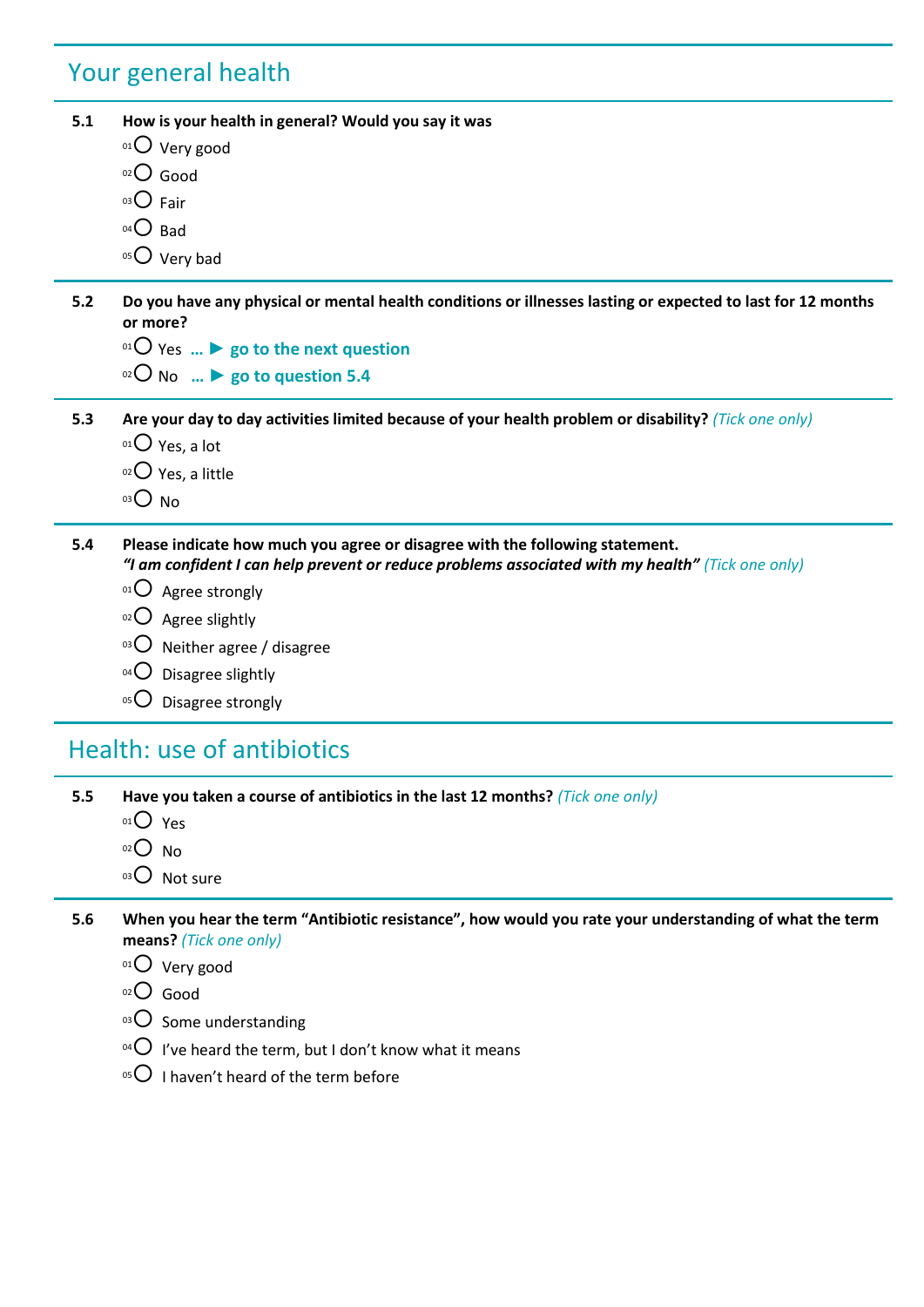#### **5.7 Do you think the following statements are true, false or don't know?**

| Tick one box in each row                                                                                             | True | False         | Don't know |
|----------------------------------------------------------------------------------------------------------------------|------|---------------|------------|
| Antibiotics are used to treat bacterial infections                                                                   | 01(  | $02$ $\left($ | 03 L       |
| Antibiotics work on colds                                                                                            | 01   | $02$ $\left($ | 03 (       |
| Antibiotics work on flu                                                                                              | 01   | 02()          | 03 L       |
| It is okay to stop taking antibiotics when you feel better                                                           | 01   | $02$ $\left($ |            |
| If you take antibiotics when you don't need them, drug-<br>resistant bacteria can develop and spread to other people | 01   | 02(           | 03 L       |

**5.8 Have you seen advertising messages telling you about how best to use antibiotics?** *(Tick one only)*

- $01$  Yes
- $O<sub>02</sub>$  No
- $03$  Not sure

#### **5.9 Do you think the following statements are true, false or don't know?**

| Tick one box in each row                                                                     | True | False         | Don't know |
|----------------------------------------------------------------------------------------------|------|---------------|------------|
| Compared to a few years ago, I am less likely to expect my<br>GP to prescribe me antibiotics | 01   | 02(           | 03()       |
| Compared to a few years ago, my GP is less likely to<br>prescribe me antibiotics             | 01 ( | $02$ $\left($ | 03()       |

### Physical activity

- **6.1 Would you say that you are**: *(Tick one only)*
	- $01$  Very physically active
	- $02$  Fairly physically active
	- $03$  Not very physically active
	- $04$  Not at all physically active
- **6.2 How many times in a typical week do you normally undertake sport or physical activity to moderate or vigorous intensity for 30 minutes or longer** (this may be built up in spells of at least 10 minutes)?

*Moderate intensity sport or physical activity will raise your heart rate and make you breathe faster and feel warmer (for example: brisk walking, cycling, doubles tennis, manual work as part of your job, gardening etc.) One way to tell if you're working at moderate intensity is if you can still talk but can't sing the words to a song.*

*Vigorous intensity sport or physical activity makes you breathe hard and fast. If you're working at this level, you won't be able to say more than a few words without pausing for breath (for example: running, swimming fast or sport such as football or hockey).*

- $01$  None
- $02$  Once
- $03$  Twice
- $04$  Three times
- $05$  Four times
- $06$  Five or more times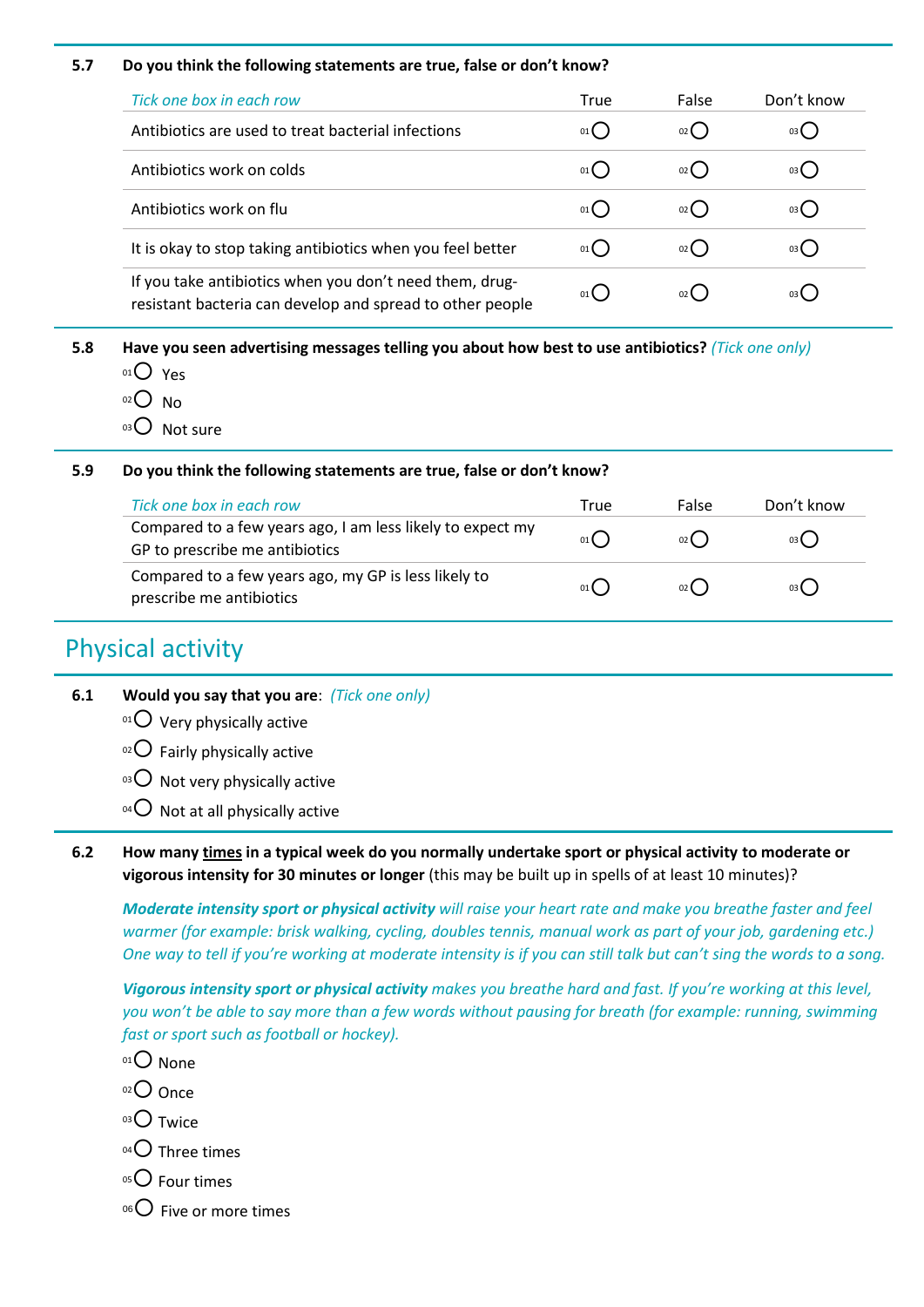**6.3 Thinking about the total time doing sport or physical activity that you told us about in question 6.2, about how many minutes of it would be** *moderate* **physical activity, and how much** *vigorous* **physical activity?** 

*Moderate intensity sport or physical activity will raise your heart rate and make you breathe faster and feel warmer (for example: brisk walking, cycling, doubles tennis, manual work as part of your job, gardening etc.) One way to tell if you're working at moderate intensity is if you can still talk but can't sing the words to a song.*

*Vigorous intensity sport or physical activity makes you breathe hard and fast. If you're working at this level, you won't be able to say more than a few words without pausing for breath (for example: running, swimming fast or sport such as football or hockey).*

| Minutes of <b>moderate</b> physical activity in a typical week, (if none $-$ please write 0) |  |
|----------------------------------------------------------------------------------------------|--|
| Minutes of <i>vigorous</i> physical activity in a typical week, (if none $-$ please write 0) |  |

| 6.4 | Would you like to do more exercise or physical activity than you do at the moment? |
|-----|------------------------------------------------------------------------------------|
|     | $010$ Yes                                                                          |
|     | $02$ $\Omega$ $N_{\Omega}$                                                         |

 $\cup$  No

**6.5 What are the reasons that prevent you from being more active?** *(Tick all that apply)*

- $\Box$  Cost
- $\Box$  Lack of time
- $\Box$  Motivation
- $\Box$  Don't know where to start
- $\Box$  No one to be active with
- $\Box$  Lack of facilities
- $\Box$  Lack of confidence (e.g. social confidence, worry about ability / fitness / appearance)
- $\Box$  Other (please specify)

**6.6 In the last 28 days, on how many days have you been physically active, to at least a moderate level of intensity for 30 minutes or more in each of the following ways?**

| Walking for leisure                                                             |  |
|---------------------------------------------------------------------------------|--|
| Walking for travel                                                              |  |
| Athletics, running, jogging                                                     |  |
| Fitness classes (e.g. Zumba, yoga, spin class etc)                              |  |
| Cycling for leisure                                                             |  |
| Cycling for travel                                                              |  |
| Swimming activities                                                             |  |
| Team sports (e.g. football, hockey, cricket etc)                                |  |
| Adventure sports (e.g. kayaking, paddleboarding, surfing, climbing etc)         |  |
| Racquet sports (e.g. tennis, squash, badminton etc)                             |  |
| Active work (e.g. post worker - walking, manual worker - digging / lifting etc) |  |
| Other (please specify)                                                          |  |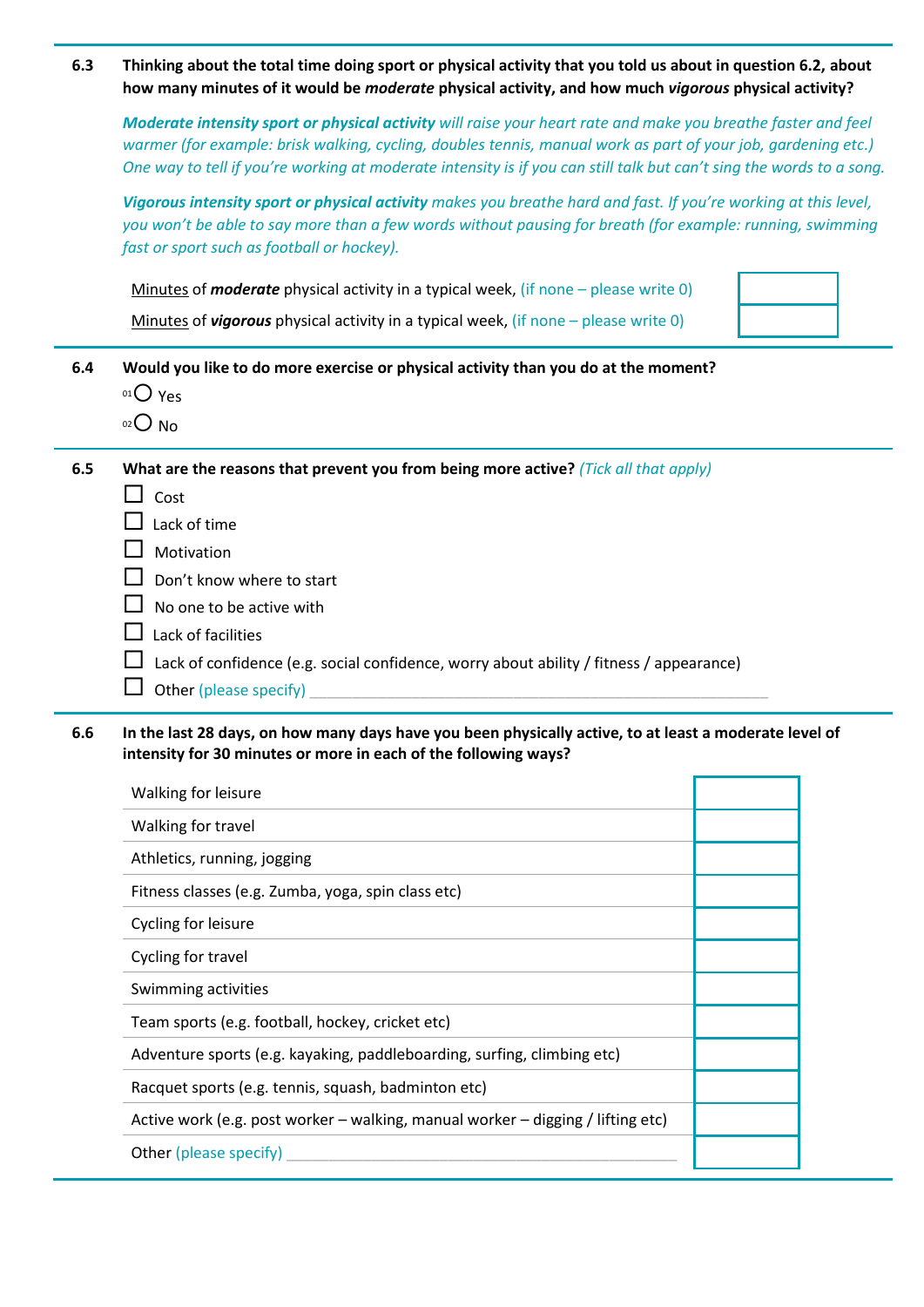### Food and diet

#### **What counts as 'one portion of fruit or vegetable'?**

 **Yes:** fresh, frozen, canned, dried or cooked fruit or vegetables, including pulses, beans and lentils

 **No:** potatoes, chips, yams

Only count fruit juice once, no matter how much you drink.

Examples of 'one portion' size: 1 apple/orange/banana; 2 plums/kiwis; a full tablespoon of dried fruit; a small bowl of salad; 2 heaped tablespoons of greens; 3 heaped tablespoons of carrots, sweetcorn, beans or peas.

#### **7.1 How many portions of fruit and vegetables have you eaten** *in the last 24 hours***?** (If none – please write '0')

portions

### **7.2 Please indicate how much you agree or disagree with the following statements.**

| (Tick one box in each row)                                                    | Agree<br>strongly | Agree<br>slightly | Neither<br>agree /<br>disagree | <b>Disagree</b><br>slightly | <b>Disagree</b><br>strongly |
|-------------------------------------------------------------------------------|-------------------|-------------------|--------------------------------|-----------------------------|-----------------------------|
| Eating healthily is important to me                                           | 01()              | 02()              | 03(                            | 04                          | 05()                        |
| It is difficult to find affordable fruit and<br>vegetables                    | 01()              | $_{02}$ ()        | 03()                           | $04$ $\bigcirc$             | 05()                        |
| I do not have the skills to cook meals from<br>scratch                        | $01$ $\left($     | $_{02}$ ()        | $03$ $\binom{1}{2}$            | 04()                        | 05()                        |
| I do not have adequate facilities to cook healthy<br>meals                    | 01()              | $_{02}$ ()        | 03()                           | 04()                        | 05()                        |
| I do not know what foods to cook to make a<br>healthy meal                    | 01                | $_{02}$ ()        | $03$ $\binom{1}{2}$            | $04$ $\binom{1}{2}$         | 05( )                       |
| There is a poor choice of healthy foods in<br>restaurants, cafés and canteens | 01(               | $02$ (            | $03$ (                         | $04$ (                      | 05(                         |

### **7.3 What is your waist measurement? Please omit this question if you are currently pregnant.**

**How to measure your waist** (Note – it is different to belt size!)

Find the bottom of your ribs and the top of your hips, and measure around your middle at a point mid-way between these. For many people this will be at the level of the tummy button. Remember not to breathe in! *(Answer in either centimetres or inches)*

|     | centimetres                                                              | or | inches |        |
|-----|--------------------------------------------------------------------------|----|--------|--------|
| 7.4 | How tall are you? (Answer in either metres or feet and inches)           |    |        |        |
|     | metres                                                                   | or | feet,  | inches |
| 7.5 | How much do you weigh? (Answer in either kilograms or stones and pounds) |    |        |        |
|     | kilograms                                                                | or | stone, | pounds |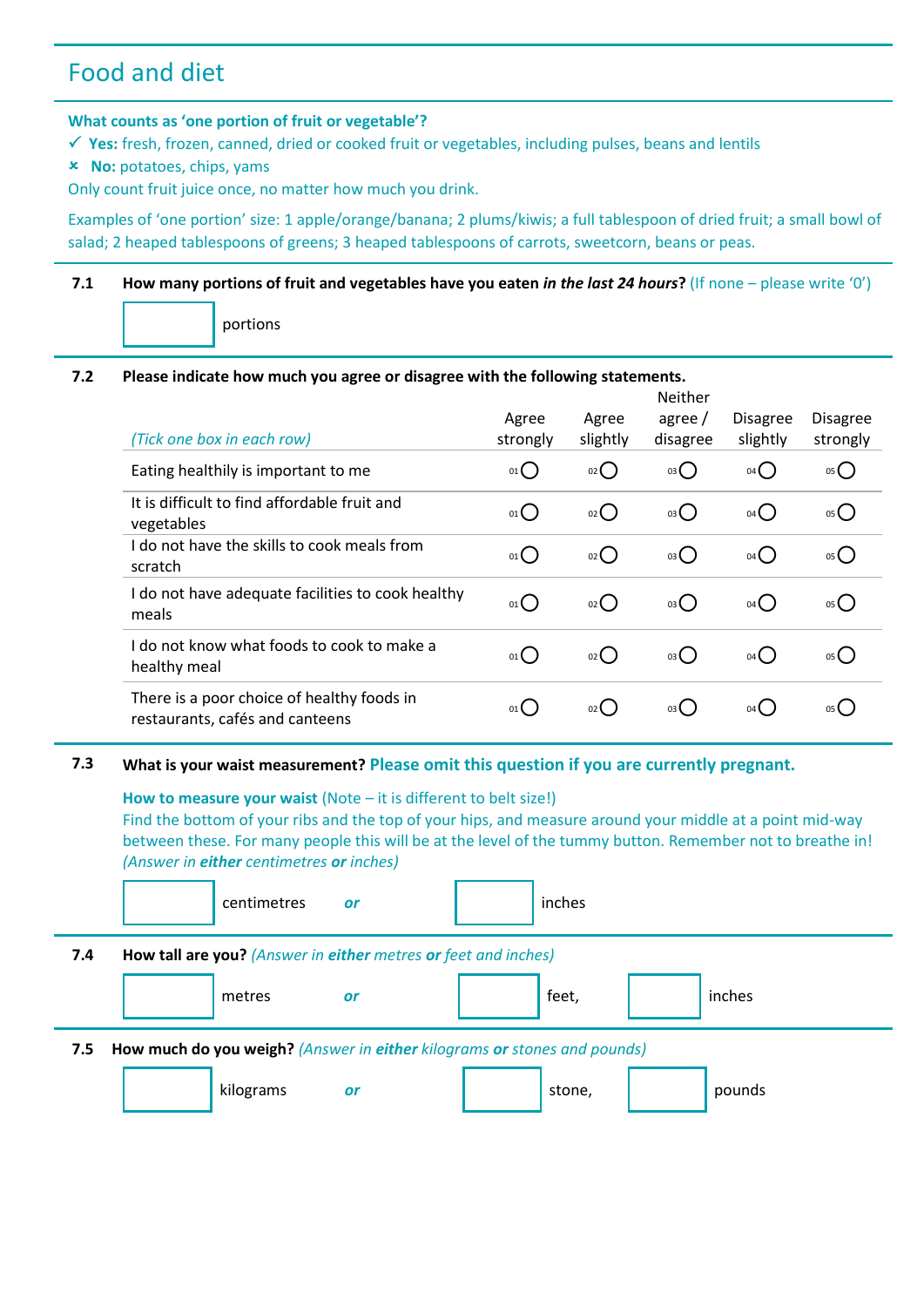## Breastfeeding

#### **8.1 Please indicate how much you agree or disagree with the following statements.**

| (Tick one box in each row)                                         | Agree<br>strongly | Agree<br>slightly | <b>Neither</b><br>agree /<br>disagree | <b>Disagree</b><br>slightly | <b>Disagree</b><br>strongly |
|--------------------------------------------------------------------|-------------------|-------------------|---------------------------------------|-----------------------------|-----------------------------|
| It's OK for women to breastfeed their<br>babies in public places   | 01                | 02                | 03(                                   | $04$ (                      | 05(                         |
| I think employers should provide facilities<br>for nursing mothers | 01(               | 02()              | 03()                                  | 04 (                        | 05 (                        |

## **Wellbeing**

### **9.1 Overall, how satisfied are you with your life nowadays?** On a scale of 0 to 10: where ten is 'completely' and zero is 'not at all', *tick one number*

| $\cap$       |     | $\sim$ | З | $\overline{4}$ | $\sqrt{5}$ | 6 | $\overline{\phantom{a}}$ |         |             |    |
|--------------|-----|--------|---|----------------|------------|---|--------------------------|---------|-------------|----|
| $\checkmark$ | $-$ | ∠      |   |                |            |   |                          | $\circ$ | ᅴ<br>$\sim$ | ïυ |

### **9.2 Overall, to what extent do you feel the things you do in your life are worthwhile?** On a scale of 0 to 10: where ten is 'completely' and zero is 'not at all', *tick one number*

| Not at all |     |  |  |                                           |   | Completely |
|------------|-----|--|--|-------------------------------------------|---|------------|
|            |     |  |  |                                           |   |            |
|            | (1) |  |  | $(2)$ $(3)$ $(4)$ $(5)$ $(6)$ $(7)$ $(8)$ | 9 | $\sim$     |
|            |     |  |  |                                           |   |            |

### **9.3 Overall, how happy did you feel yesterday?**

On a scale of 0 to 10: where ten is 'completely' and zero is 'not at all', *tick one number*

| Not at all |  |  |                                     |  |     | Completely |
|------------|--|--|-------------------------------------|--|-----|------------|
|            |  |  |                                     |  |     |            |
|            |  |  | (0) (1) (2) (3) (4) (5) (6) (7) (8) |  | (9) |            |
|            |  |  |                                     |  |     |            |

### **9.4 Overall, how anxious did you feel yesterday?**

On a scale of 0 to 10: where ten is 'completely' and zero is 'not at all', *tick one number*

| Not at all |     |  |                             |  |        | Completely |
|------------|-----|--|-----------------------------|--|--------|------------|
|            |     |  |                             |  |        |            |
|            | (1) |  | (2) (3) (4) (5) (6) (7) (8) |  | $\cup$ |            |
|            |     |  |                             |  |        |            |

**9.5 Please imagine a ladder, with steps numbered 0 at the bottom to 10 at the top. The top of the ladder represents the best possible life for you and the bottom of the ladder represents the worst possible life for you. On which step of the ladder would you say you personally feel you stand at this time?** *(Tick one number)*

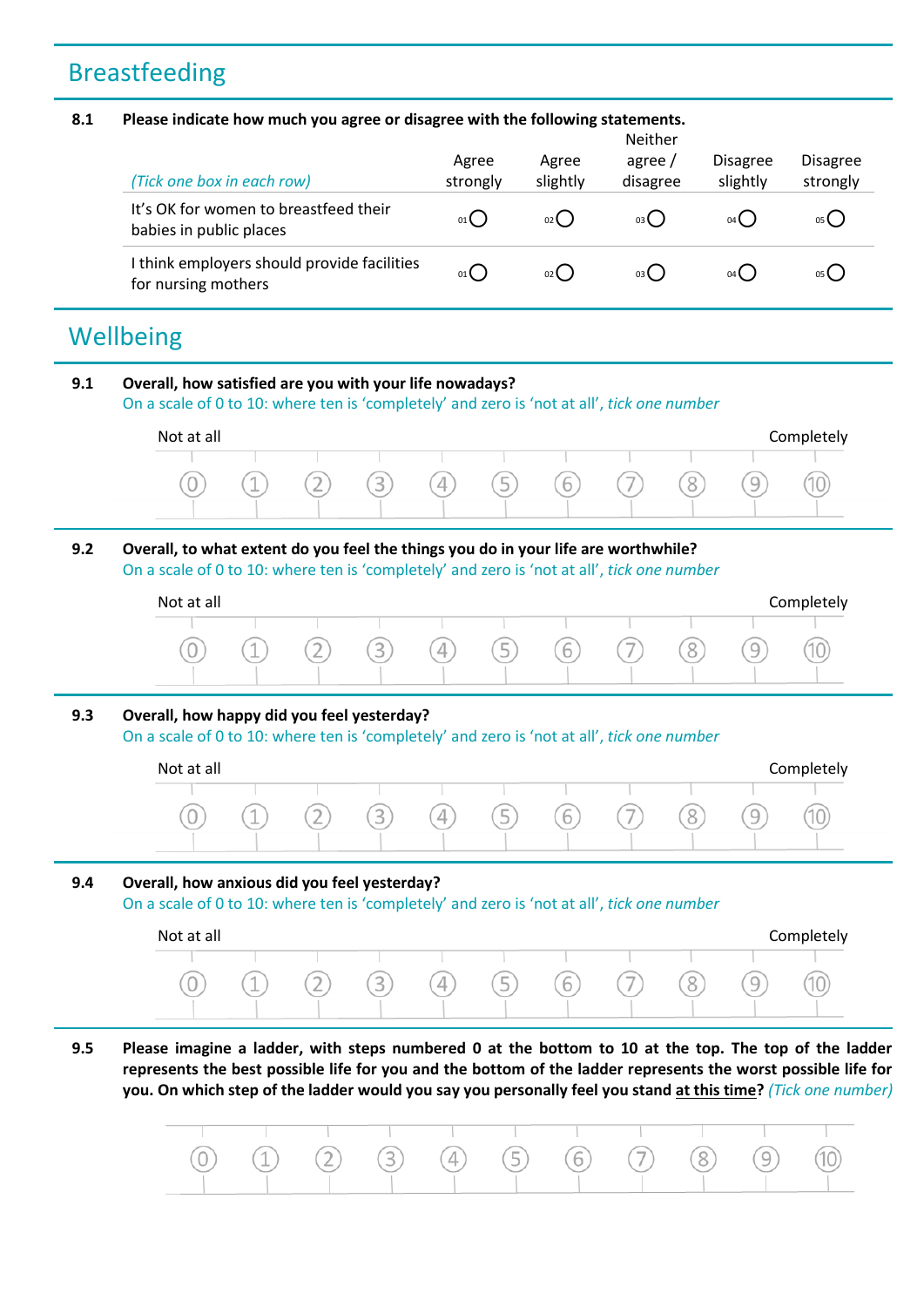**9.6 Imagine the same ladder as in question 9.5. Just your best guess, on which step of the ladder do you think that you will stand on in the future, say about five years from now?** *(Tick one number)*

| $(0)$ $(1)$ $(2)$ $(3)$ $(4)$ $(5)$ $(6)$ $(7)$ $(8)$ $(9)$ $(10)$ |  | <u> Tanzania di Amerika di Santa Amerika di Santa Amerika di Santa Amerika di Santa Amerika di Santa Amerika di S</u> |  |  |  |  |
|--------------------------------------------------------------------|--|-----------------------------------------------------------------------------------------------------------------------|--|--|--|--|
|                                                                    |  |                                                                                                                       |  |  |  |  |

#### **9.7 Do you think that you spend too much, too little or just about the right amount of time in the following areas?**

| Tick one box in each row                                             | Too much<br>time | Too little<br>time | Just about the right<br>amount of time |
|----------------------------------------------------------------------|------------------|--------------------|----------------------------------------|
| Job / paid work                                                      | $01$ $\left($    | 02                 | 03 L                                   |
| Contact with family members living in this<br>household or elsewhere | $01$ $\left($    | $02$ $\left($      | 03(                                    |
| Other social contact (not family)                                    | $01$ $\left($    | $02$ $\left($      | 03 (                                   |
| Hobbies / interests                                                  |                  |                    | 03 L                                   |

#### **9.8 How do you rate the range of the following leisure activities available in Jersey?**

| Tick one box in each row                                                                              | Very<br>good                              | Good   | Poor  | Very<br>poor    | Don't<br>know |
|-------------------------------------------------------------------------------------------------------|-------------------------------------------|--------|-------|-----------------|---------------|
| Sporting activities and events                                                                        | 01                                        | $02$ ( | 03()  | 04 L            | 05 ()         |
| Social and recreational activities<br>(e.g. restaurants, bars, social clubs etc.)                     | $01$ <sup><math>\blacksquare</math></sup> |        | 03( ) | 04 <sup>1</sup> | 05 ()         |
| Cultural events, attractions and activities<br>(e.g. festivals, music, theatre, exhibitions, museums) | 01                                        |        | 03( ) |                 |               |

## Smoking

| 10.1 | Do you use electronic cigarettes ('e-cigarettes')? (Tick one only) |  |  |
|------|--------------------------------------------------------------------|--|--|
|------|--------------------------------------------------------------------|--|--|

- $01$  I use them everyday
- $10^{2}$  I use them often (more than once a week)
- $\delta$ <sup>3</sup>O I use them sometimes (more than once a month)
- $^{04}$  I've tried them once or twice
- $05$  I've never used them
- $06$  I've never heard of them

### **10.2 This question focuses on smoking tobacco products only, not e-cigarettes. Which of the following best describes you?** *(Tick one only)*

- $01$  I have never smoked / I don't smoke
- $10^{12}$  I used to smoke occasionally, but don't now
- $10^{3}$  I used to smoke daily, but don't now
- <sup>04</sup> $\bigcirc$  I smoke occasionally, but not every day
- $05$  I smoke daily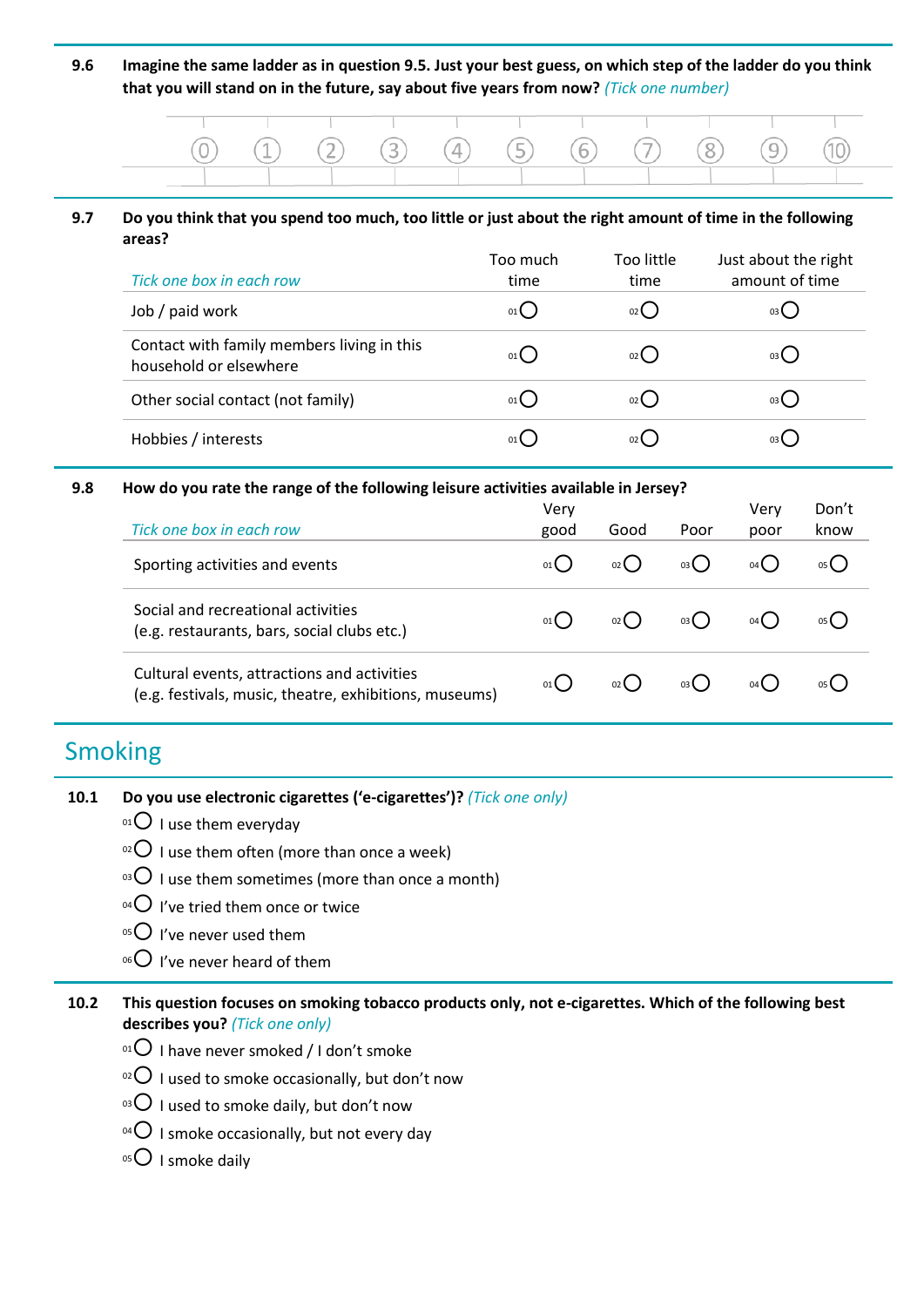## Parenting and family support

### **11.1 How important is it that the Government of Jersey (States of Jersey) offers services and support for families in the following areas:**

|                                         | Verv            | Fairly             | Not very            | Not at all | Don't          |
|-----------------------------------------|-----------------|--------------------|---------------------|------------|----------------|
| Tick one box in each row                | important       | important          | important           | important  | know           |
| Benefits and housing                    | $_{01}$ $O$     | O <sub>2</sub>     | $03$ $\bigcup$      | 04()       | 05             |
| Children's and young people's behaviour | 01              | $_{02}$            | $03$ $\bigcirc$     | 04()       | 05             |
| Domestic abuse                          | 01              | $_{02}$ $\bigcirc$ | $03$ $\bigcirc$     | 04()       | 05             |
| Special needs and disabilities          | 01()            | $_{02}$ $O$        | $03$ $\bigcirc$     | 04()       | 05             |
| Finance and debt                        | $01$ $\bigcirc$ | $_{02}$            | $03$ $\bigcirc$     | 04()       | 05             |
| Parenting and family support            | $01$ $\bigcirc$ | $_{02}$            | $03$ $\bigcirc$     | 04()       | $\overline{O}$ |
| Health and wellbeing                    | 01              | O(2C)              | 03                  | 04()       | 05             |
| Youth support and unemployment          | 01              | $_{02}$            | $03$ $\binom{1}{2}$ | 04(        | $\overline{O}$ |

#### **11.2 Are you the parent, step parent or main carer of a child or young person?**

<sup>01</sup> Yes **… ► go to the next question**

<sup>02</sup> No **… ► go to the next section 'Jersey Youth Service'**

**11.3 Please give the number of children or young people you are responsible for in each age range** 

| Age range       | Number of<br>children |
|-----------------|-----------------------|
| $0 - 4$ years   |                       |
| $5 - 11$ years  |                       |
| $12 - 18$ years |                       |
| 19+ years       |                       |

#### **11.4 To what extent do you agree or disagree with the following statements?**

|                                                                     |                   |                   | <b>Neither</b>     |                             |                             |
|---------------------------------------------------------------------|-------------------|-------------------|--------------------|-----------------------------|-----------------------------|
| Tick one box in each row                                            | Agree<br>strongly | Agree<br>slightly | agree/<br>disagree | <b>Disagree</b><br>slightly | <b>Disagree</b><br>strongly |
| I feel confident to support my child to be<br>healthy               | 01()              | $_{02}$ ()        | 03(                | $04$ $\bigcirc$             | 05(                         |
| I feel confident to support my child to be<br>safe                  | 01()              | $_{02}$ ()        | 03()               | $04$ $\bigcirc$             | 05(                         |
| I feel confident to support my child to learn<br>and achieve        | 01()              | $_{02}$ ()        | 03()               | $04$ $\bigcirc$             | 05()                        |
| I feel confident in my ability to listen and<br>respond to my child | 01()              | $_{02}$ ()        | 03()               | $04$ $\bigcap$              | 05( )                       |
| I know what my child's rights are                                   | 01()              | $_{02}$ ()        | 03()               | $04$ $\bigcap$              | 05()                        |
| I feel confident I can protect my child's<br>rights                 | 01()              | $_{02}$ ()        | 03()               | $04$ $\bigcap$              | 05()                        |
| Overall, I am a confident parent                                    | $01$ $($          | $_{02}$ (         | $03$ (             | 04()                        | 05(                         |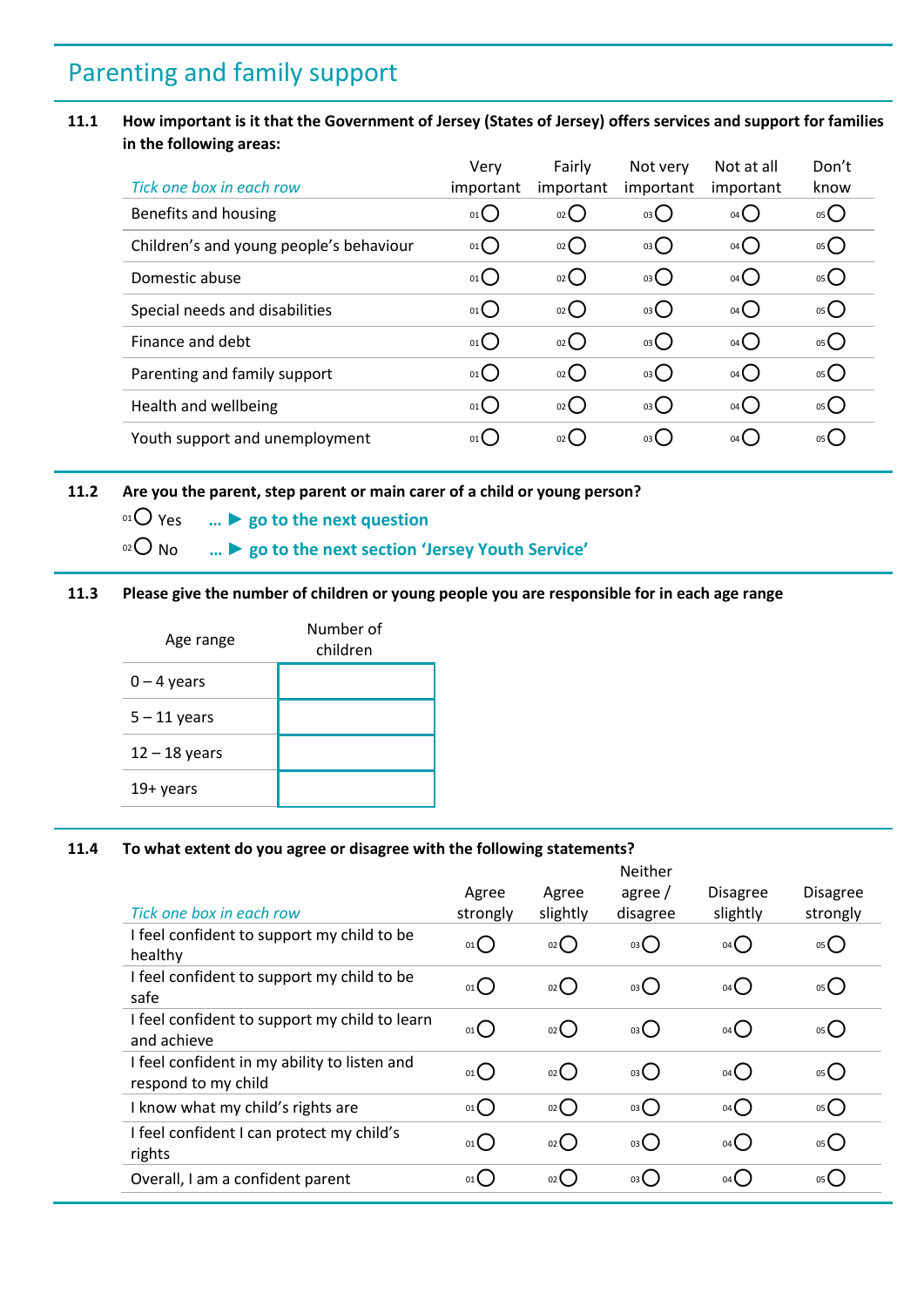| 11.5 | Where, as a parent or carer of a child or young person, would you look if you if you were trying to get advice<br>or help for your family? (Tick all that apply) |
|------|------------------------------------------------------------------------------------------------------------------------------------------------------------------|
|      | Online                                                                                                                                                           |
|      | Staff at my child's school or college                                                                                                                            |
|      | $\Box$ Staff at my GP surgery or my Health Visitor                                                                                                               |
|      | Community centre                                                                                                                                                 |
|      | One Front Door - Customer and Local Services Department (La Motte Street)                                                                                        |
|      | Ask friends / family                                                                                                                                             |
|      | Other (please specify)                                                                                                                                           |
|      | I don't know                                                                                                                                                     |
| 11.6 | How would you prefer to have contact with services offering advice and help to parents? (Tick all that apply)                                                    |
|      | By email                                                                                                                                                         |
|      | Over the internet                                                                                                                                                |
|      | Over the phone                                                                                                                                                   |

 $\Box$  Face to face

#### **11.7 To what extent do you agree or disagree with the following statement?**

| Tick one box in each row                                                                                                                                                                                       | Agree<br>strongly | Agree<br>slightly | <b>Disagree</b><br>slightly | <b>Disagree</b><br>strongly | <b>Not</b><br>applicable |
|----------------------------------------------------------------------------------------------------------------------------------------------------------------------------------------------------------------|-------------------|-------------------|-----------------------------|-----------------------------|--------------------------|
| As a parent or carer of a child or young person, I<br>have generally found it easy to access advice and<br>help from friends and family                                                                        | 01                | 02 <sup>l</sup>   | 03 <b>(</b>                 | 04 L                        |                          |
| As a parent or carer of a child or young person, I<br>have generally found it easy to access advice and<br>help from government organisations (e.g. Social<br>Security, Education or Children's Services etc.) | 01                | 02 <sub>0</sub>   | 03 L                        | 04 L                        |                          |
| As a parent or carer of a child or young person, I<br>have generally found it easy to access advice and<br>help from other organisations (e.g. charities or<br>community groups)                               |                   |                   | 03 <sup>l</sup>             | 04 <sup>l</sup>             |                          |

For more information about parenting, please contact Parenting Support Services tel: 449481 or visit www.gov.je/helpforparents.

## Jersey Youth Service

**12.1 Have you heard of Jersey Youth Service?**

<sup>01</sup> Yes **… ► go to the next question**

<sup>02</sup> No **… ► go to the next section 'Higher Education' – question 13.1**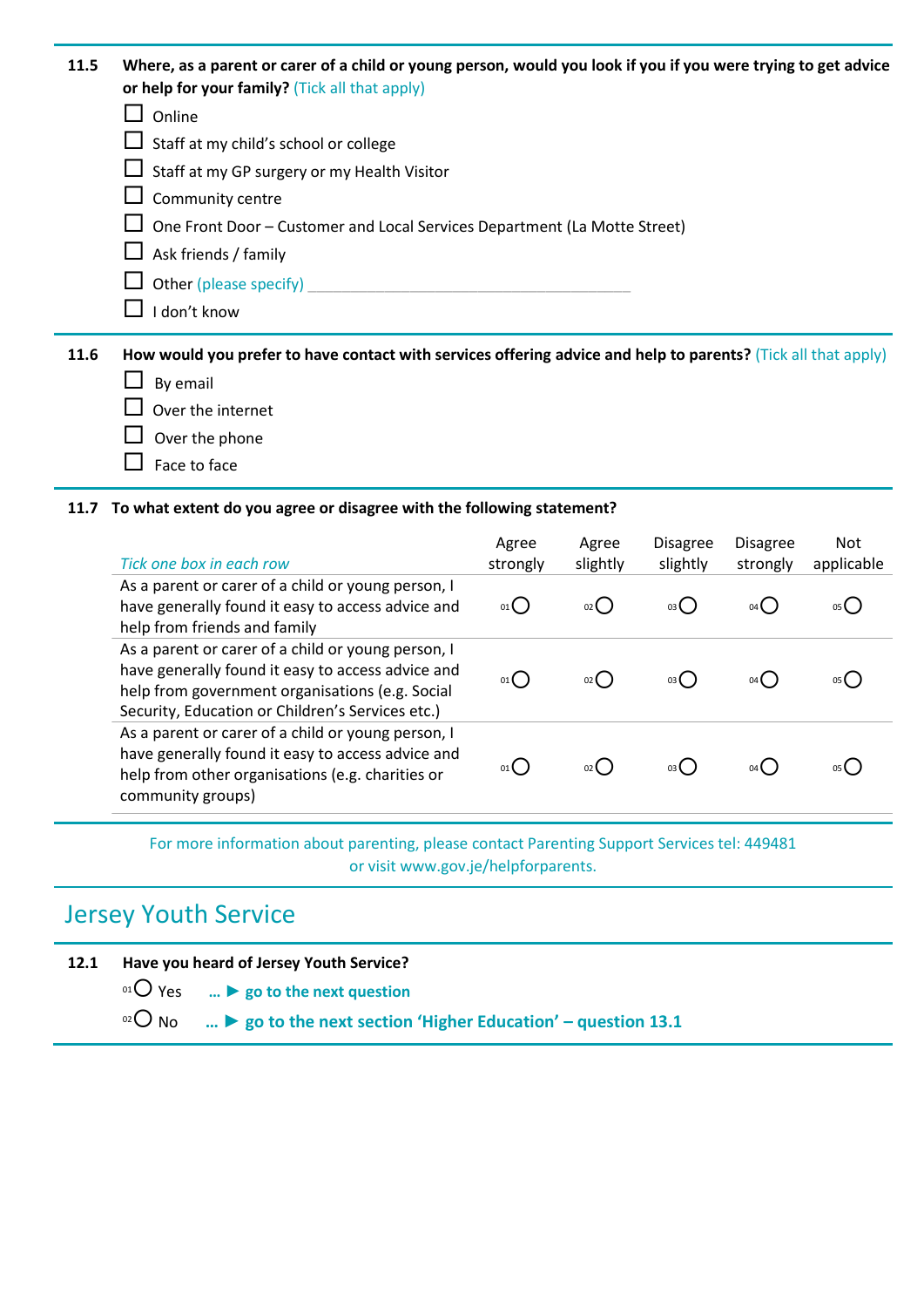#### **12.2 Did you know the Jersey Youth Service offers the following services?**

|                                                                                                               | Yes       | No            |
|---------------------------------------------------------------------------------------------------------------|-----------|---------------|
| Community based youth projects (e.g. St Peters, Maufant, La Pouquelaye etc.)                                  | 01        | $_{02}$       |
| Yes (Youth enquiry service)                                                                                   | $_{01}$ ( | 02            |
| Inclusion Youth Project                                                                                       | 01        | $02$ (        |
| Prince's Trust                                                                                                | 01        | $02$ (        |
| Young Carers (My Time)                                                                                        | 01        | $02$ $\left($ |
| LGBTQ Jersey                                                                                                  | 01        | $02$ (        |
| Youth Arts Jersey                                                                                             | 01        | 02            |
| Residential Activity Centres (e.g. St. Aubin's Fort / QSJAC @ Crabbé)                                         | 01        | $02$ (        |
| Outdoor Adventure Activities (e.g. Water based activities from St Aubin's Fort,<br>High ropes QSJAC @ Crabbé) | 01        |               |
| Duke of Edinburgh Award Centre                                                                                | 01        |               |

- **12.3 Do any of the young people (aged between 9 and 25 years) in your household attend a youth project or centre run by Jersey Youth Service?** *(Tick one only)*
	- $01$  Yes  $\ldots$  ▶ go to question 13.1
	- <sup>02</sup> No **… ► go to next question (12.4)**
	- <sup>03</sup> No young people aged 9 to 25 years live in this household **… ► go to question 13.1**
- **12.4 If no, why do they not attend a youth project or centre?** (Tick all that apply)
	- $\Box$  Not enough money  $\Box$  Too busy  $\Box$  Not interested Don't know enough about it  $\Box$  Not able to get to one  $\Box$  Feel too old  $\Box$  I don't know  $\Box$  Other (please specify)

### Higher education

- **13.1 How important do you think it is for a young person to go on to higher education to obtain better career prospects and / or prosperity.** (Higher education refers to a college or university course taken after completing Years 12 and 13 [sixth form]).
	- $01$  Very
	- $02$  Fairly
	- $03$  Not very
	- $04$  Not at all
	- $05$  Don't know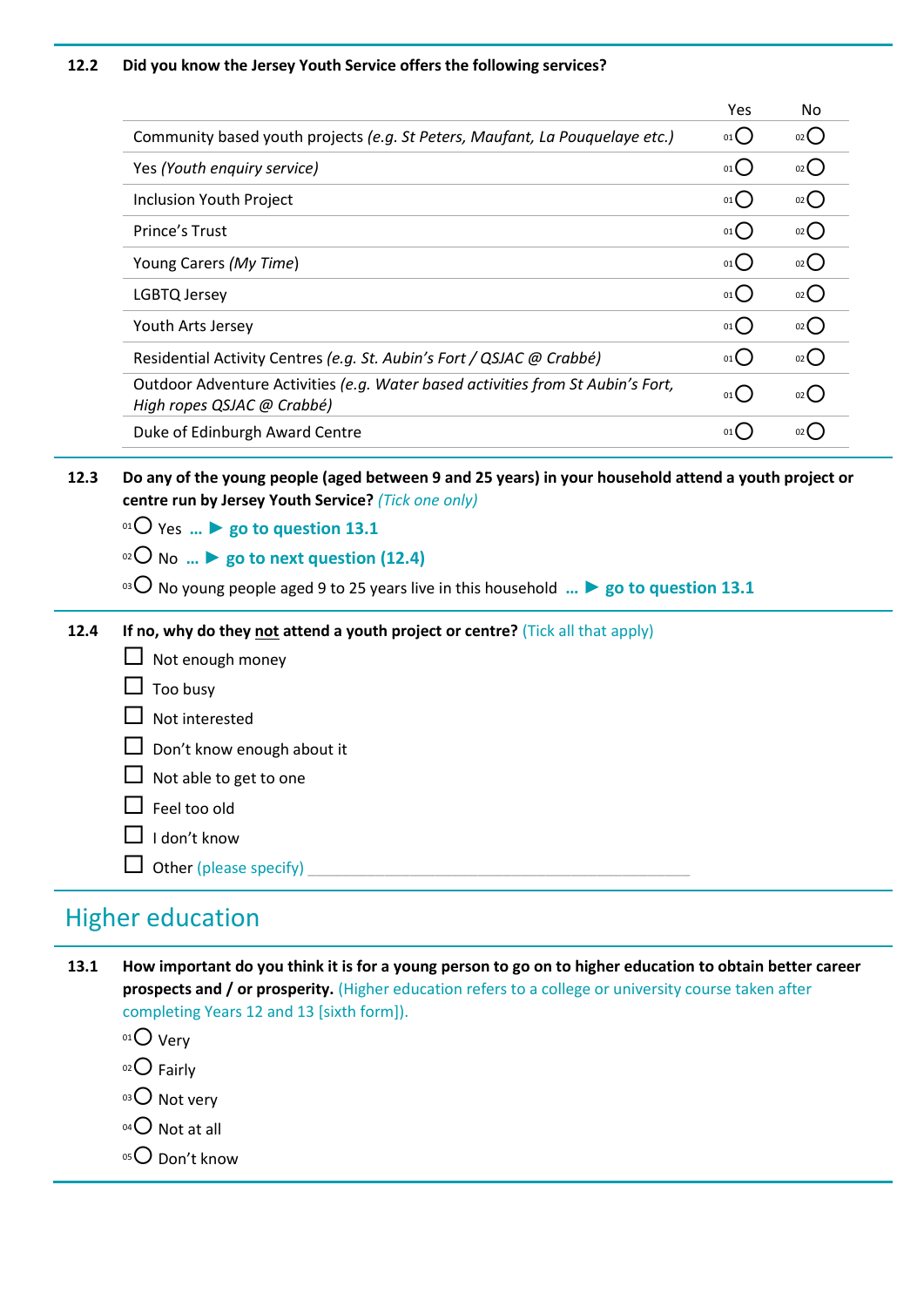| 13.2 | Do you think that opportunities for Jersey young people to do a higher education course here on the Island<br>(Tick one only)                                                                                                                     |
|------|---------------------------------------------------------------------------------------------------------------------------------------------------------------------------------------------------------------------------------------------------|
|      | $01O$ should be increased?                                                                                                                                                                                                                        |
|      | $02$ are about right?                                                                                                                                                                                                                             |
|      | $^{03}$ O should be decreased?                                                                                                                                                                                                                    |
| 13.3 | Thinking about higher education tuition fees, which statement do you agree with the most? (Tick one only)<br>(Tuition fees are the actual cost of taking a course at a college or university; not the living costs while someone<br>is studying.) |
|      | $^{01}$ O All students or their families should pay the whole amount of their tuition fees                                                                                                                                                        |
|      | $\alpha$ O All students or their families should pay something towards their tuition fees depending on their ability<br>to pay                                                                                                                    |
|      | <sup>03</sup> $\bigcirc$ No students or their families should pay anything towards their tuition fees                                                                                                                                             |
| 13.4 | Thinking about student maintenance costs, which statement do you agree with the most? (Tick one only)<br>(Maintenance costs are the living costs (e.g. costs of accommodation, food, transport etc.) while someone is<br>studying.)               |
|      | $\Omega$ All students or their families should pay the whole amount of their maintenance costs                                                                                                                                                    |
|      | $\alpha$ O All students or their families should pay something towards their maintenance costs depending on their<br>ability to pay                                                                                                               |
|      | <sup>03</sup> O No students or their families should pay anything towards their maintenance costs.                                                                                                                                                |
| 13.5 | For those households with school aged children:<br>How likely do you think it is that any of your children who are at school will go on to higher education?<br>$01$ Very<br>02 Fairly<br>03 O Not very<br>$^{04}$ Not at all                     |
|      | 05 Don't know                                                                                                                                                                                                                                     |
|      | <sup>06</sup> $\bigcirc$ There are no school aged children in the household                                                                                                                                                                       |

## Lifelong learning

**14.1 In relation to your work / career, do you feel you would benefit from training in any of the following?**  *(Tick all that apply)*

 $\Box$  Reading or maths skills

- $\Box$  Basic computer / digital skills
- $\Box$  English for speakers of other languages (ESOL)
- $\Box$  Languages (other than English)
- $\Box$  Specialist technical skills
- **Leadership and management skills**
- $\Box$  Other *(please specify)*
- $\Box$  None of the above I don't feel I'd benefit from further training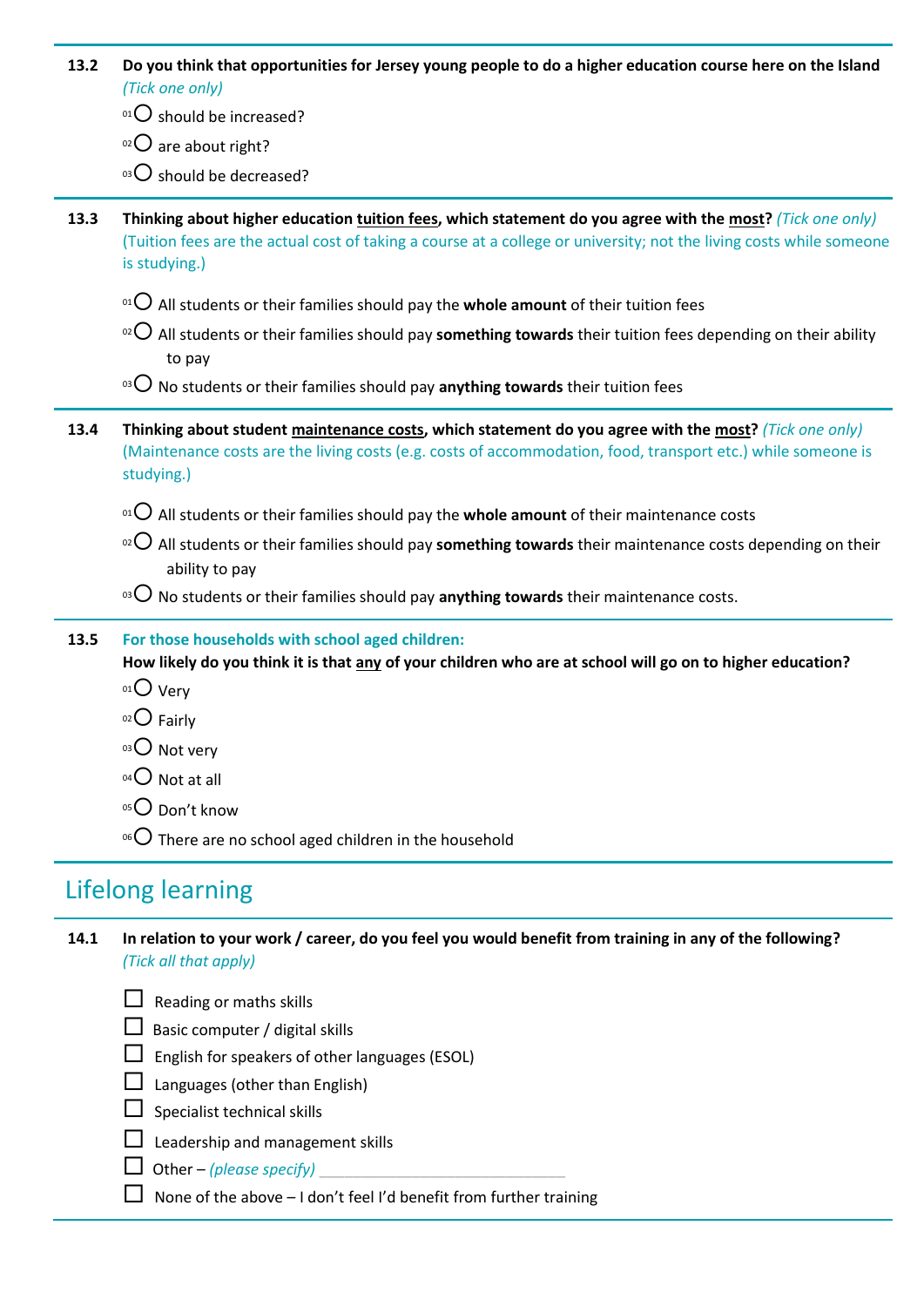| 14.2 | How do you think the training would benefit you? (Tick all that apply)                  |
|------|-----------------------------------------------------------------------------------------|
|      | Improve ability to do current job                                                       |
|      | Improve potential for promotion with current employer                                   |
|      | Improve potential to find more senior role with a different employer                    |
|      | Enable me to change careers                                                             |
|      | Personal satisfaction                                                                   |
|      | Help me find a job                                                                      |
|      | Other (please specify)                                                                  |
|      | None of the above                                                                       |
|      |                                                                                         |
| 14.3 | Are any of the following preventing you from having the training? (Tick all that apply) |
|      | Unaware of what training is available locally                                           |
|      | Not enough time                                                                         |
|      | Too expensive                                                                           |
|      | Current employer not supportive                                                         |
|      | Days / times of training not convenient                                                 |
|      | Don't have the skills or qualifications required to access the training                 |
|      | Nothing suitable locally                                                                |
|      | Other (please specify):                                                                 |

## Heritage

### **15.1 How important do you think it is to give protection to the following types of buildings and places***?*

|                                             | Very        | Quite              | Not very        | Not at all      | Don't          |
|---------------------------------------------|-------------|--------------------|-----------------|-----------------|----------------|
| Tick one box in each row                    | important   | important          | important       | important       | know           |
| Landmark heritage buildings: e.g. churches, | $_{01}( )$  | $_{02}()$          | 03()            | $04$ $\bigcap$  | $\overline{O}$ |
| castles, forts and manor houses             |             |                    |                 |                 |                |
| Ordinary heritage buildings: e.g.           | $_{01}$ $O$ | $_{02}$            | $03\bigcirc$    | $04$ $\bigcirc$ | 05             |
| farmhouses, townhouses, cottages            |             |                    |                 |                 |                |
| Commercial heritage buildings: e.g.         |             |                    |                 |                 |                |
| warehouses, shops, industrial and           | $_{01}()$   | $_{02}$            | 03              | $04$ $\bigcirc$ | 05()           |
| agricultural buildings                      |             |                    |                 |                 |                |
| Heritage structures e.g. quays, mileposts,  | $_{01}()$   | $_{02}$ $\bigcirc$ | $03$ $\bigcirc$ | $04$ $\bigcap$  | 05             |
| slipways, post boxes                        |             |                    |                 |                 |                |
| Heritage streets and spaces e.g. Royal      | $_{01}()$   | $_{02}$            | 03              | $04$ $\bigcirc$ | 05             |
| Square, Hilgrove Street ('French Lane')     |             |                    |                 |                 |                |
| Twentieth century buildings of a particular |             |                    |                 |                 |                |
| architectural style e.g. the Odeon cinema,  | $_{01}()$   | $_{02}$            | $03$ $\bigcirc$ | $04$ $\bigcirc$ | 05()           |
| 1930s modernist buildings                   |             |                    |                 |                 |                |
| Occupation buildings and structures e.g.    |             |                    |                 |                 |                |
| bunkers, anti-tank walls, ammunition        | $_{01}()$   | $_{02}$            | $03$ $\bigcirc$ | 04()            | 05()           |
| tunnels                                     |             |                    |                 |                 |                |
| Archaeological sites e.g. standing stones,  |             |                    |                 |                 |                |
| dolmens, prehistoric mounds, areas of flint | 01()        | $_{02}$ $O$        | 03()            | 04()            | 05()           |
| scatters                                    |             |                    |                 |                 |                |
|                                             |             |                    |                 |                 |                |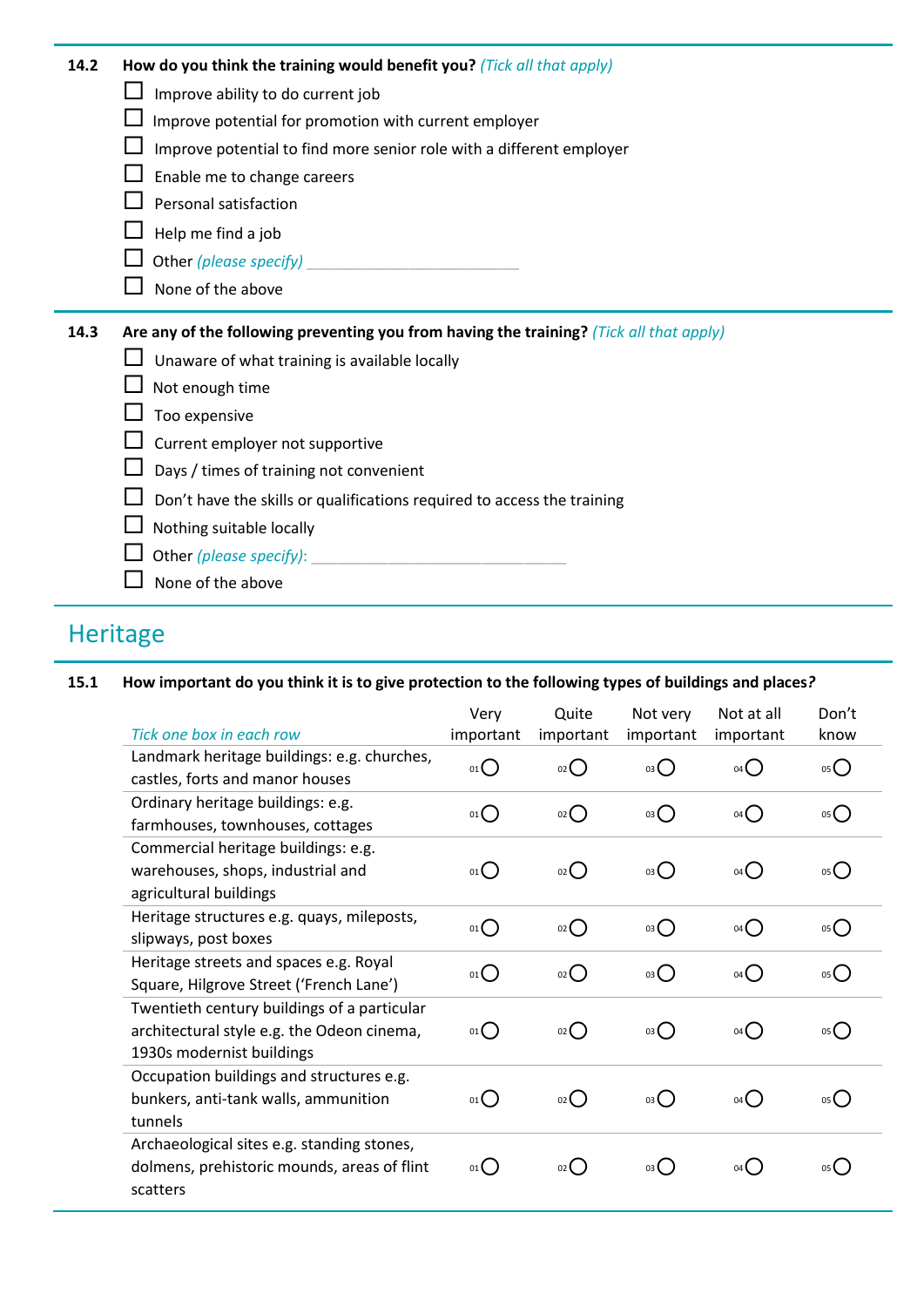**15.2 How important do you think heritage buildings and places are to the character and identity of the island?** *(For examples of heritage buildings and places, see the list in question 15.1)*

- $01$  Very important
- $02$  Quite important
- $03$  Not very important
- $04$  Not at all important
- 05<sup>O</sup> Don't know

**15.3 What do you think about the current planning protection of heritage buildings and places?**

- $01$  Too restrictive
- $02$  About right
- $03$  Needs more restrictions
- 04 Don't know

**15.4 How important is it to protect architectural features of heritage buildings and places?** *(E.g. historic windows and doors, roadside walls, railings, staircases and fireplaces)*

- $01$  Very important
- $02$  Quite important
- $03$  Not very important
- $04$  Not at all important
- $05$  Don't know

#### **15.5 Do you agree or disagree with the following statements***?*

| Tick one box in each row                                                                | Strongly<br>agree | Slightly<br>agree  | <b>Neither</b><br>agree or<br>disagree | Slightly<br>disagree | Strongly<br>disagree |
|-----------------------------------------------------------------------------------------|-------------------|--------------------|----------------------------------------|----------------------|----------------------|
| Heritage buildings should be adapted and<br>re-used                                     | $01$ $\bigcirc$   | $_{02}$            | $03$ $\bigcirc$                        | $04$ $\bigcirc$      | 05                   |
| It is wasteful to demolish heritage buildings                                           | $01$ $\bigcap$    | O(2)               | $03$ $\bigcirc$                        | 04()                 | $05$ $\bigcirc$      |
| It is important to incorporate heritage buildings<br>and features into new developments | 01()              | $_{02}$ $\bigcirc$ | 03()                                   | 04()                 | 05()                 |
| New buildings should fit in with their<br>surroundings                                  | 01()              | 02()               | 03()                                   | 04()                 | 05(                  |
| It is important to protect the settings, or<br>context, of heritage buildings           | 01                | 02()               | 03()                                   | $04$ $\binom{1}{2}$  | os <b>(</b>          |

#### **15.6 In the last 12 months have you visited any of these places in Jersey?** *(Tick all that apply)*

 $\Box$  A historic place of worship attended as a visitor (not to worship)

 $\Box$  A historic fortification site (e.g. German bunker, Round Tower, Napoleonic guardhouse)

 $\Box$  An archaeological site (e.g. dolmen, menhir, excavation)

 $\square$  A heritage attraction site (e.g. War Tunnels, Jersey Heritage or National Trust site)

A local history studies centre (e.g. Jersey Archive, Société Library, Local Studies resources at Jersey Library)

 $\square$  The Jersey Archive website to do historic research

 $\Box$  None of the above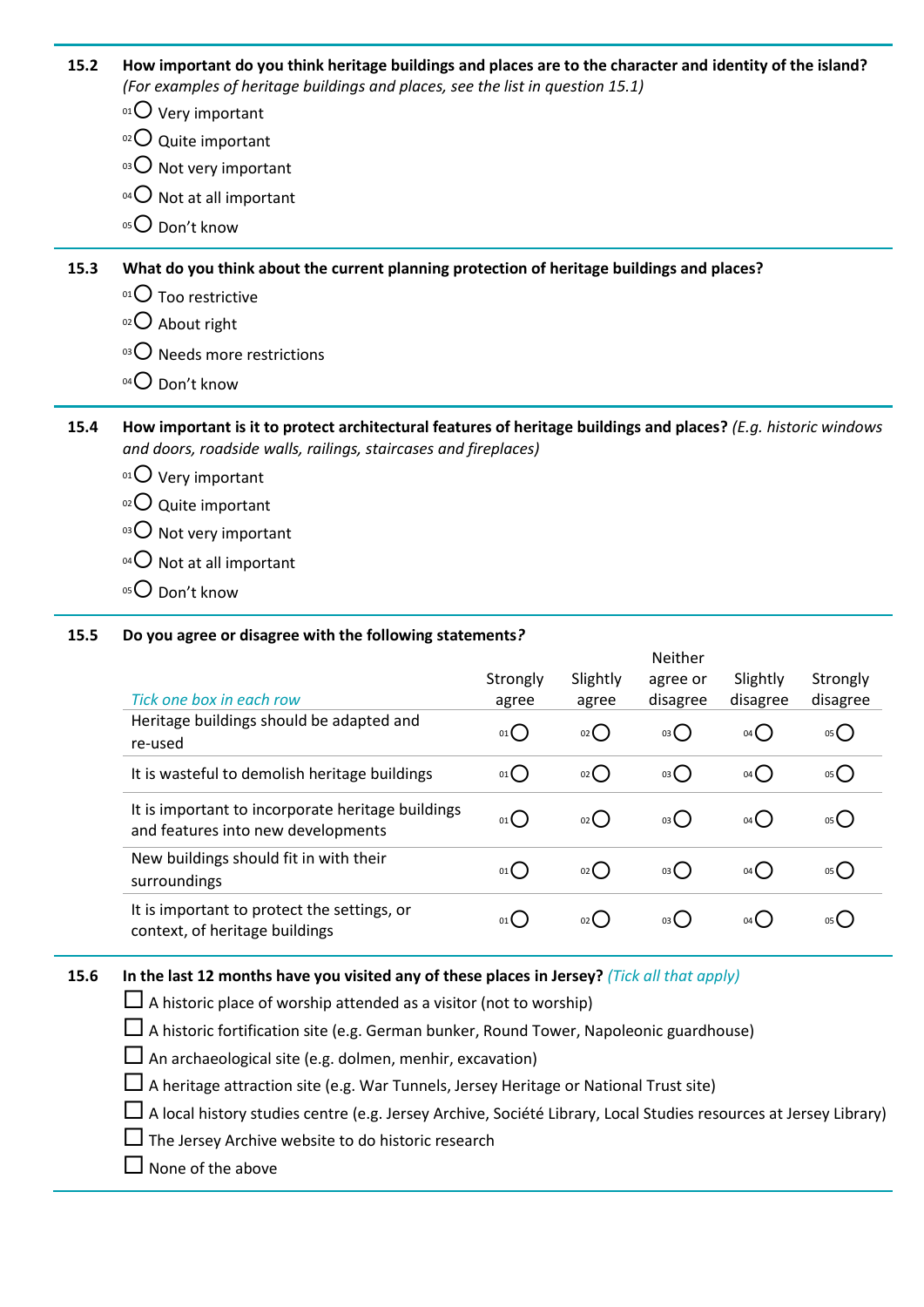**15.7 Which (if any) of the following heritage oriented events or activities have you attended or participated in over the past 12 months in Jersey?** *(Tick all that apply)*

 $\Box$  Organised historical walk or tour

 $\Box$  Heritage exhibition or display

 $\Box$  Heritage talk or workshop

 $\Box$  Living history re-enactment or event

 $\Box$  Heritage educational programme or event

 $\square$  Other heritage event or activity (*please specify*)

 $\Box$  None of the above

**15.8 Have you ever donated any money to a heritage organisation in Jersey?** *(Tick one only)*

- $01$  Yes, in the last 12 months
- $02$  Yes, 1 to 3 years ago
- $03$  Yes, more than 3 years ago
- <sup>04</sup> O No, but I'd consider doing so in the future
- <sup>05</sup>  $\bigcirc$  No, and I wouldn't consider doing so in the future

### Communications

We would like to understand how you use the telephone and connect to the internet at home

### **16.1 Does your household have the following?**

| Tick one box in each row       | Yes | No              | Don't<br>know |
|--------------------------------|-----|-----------------|---------------|
| A landline for telephone calls | 01  | 02 <sub>0</sub> | 03 L          |
| A broadband connection at home | 01  | 02 <sup>1</sup> | 03 L          |

### **If you answered No to a broadband connection at home – please go to question 16.6**

### **16.2 If you answered Yes to having a broadband connection at home, is your home broadband connection provided by**

<sup>01</sup>  $\bigcirc$  A home broadband internet connection through a fixed-line landline / cable

- <sup>02</sup> A 4G home broadband internet connection (e.g. from Airtel or Sure *note this is not the same as a 4G mobile or smartphone connection*)
- $^{03}$  A wireless WiMax product (e.g. from Homenet)
- $04$  I don't know

#### **16.3 If you answered Yes to having a broadband connection at home, what is most important to you:** *(Tick one only)*

- $01$  Download speed
- $02$  Upload speed
- $03$  Usage allowance per month
- $04$  I don't know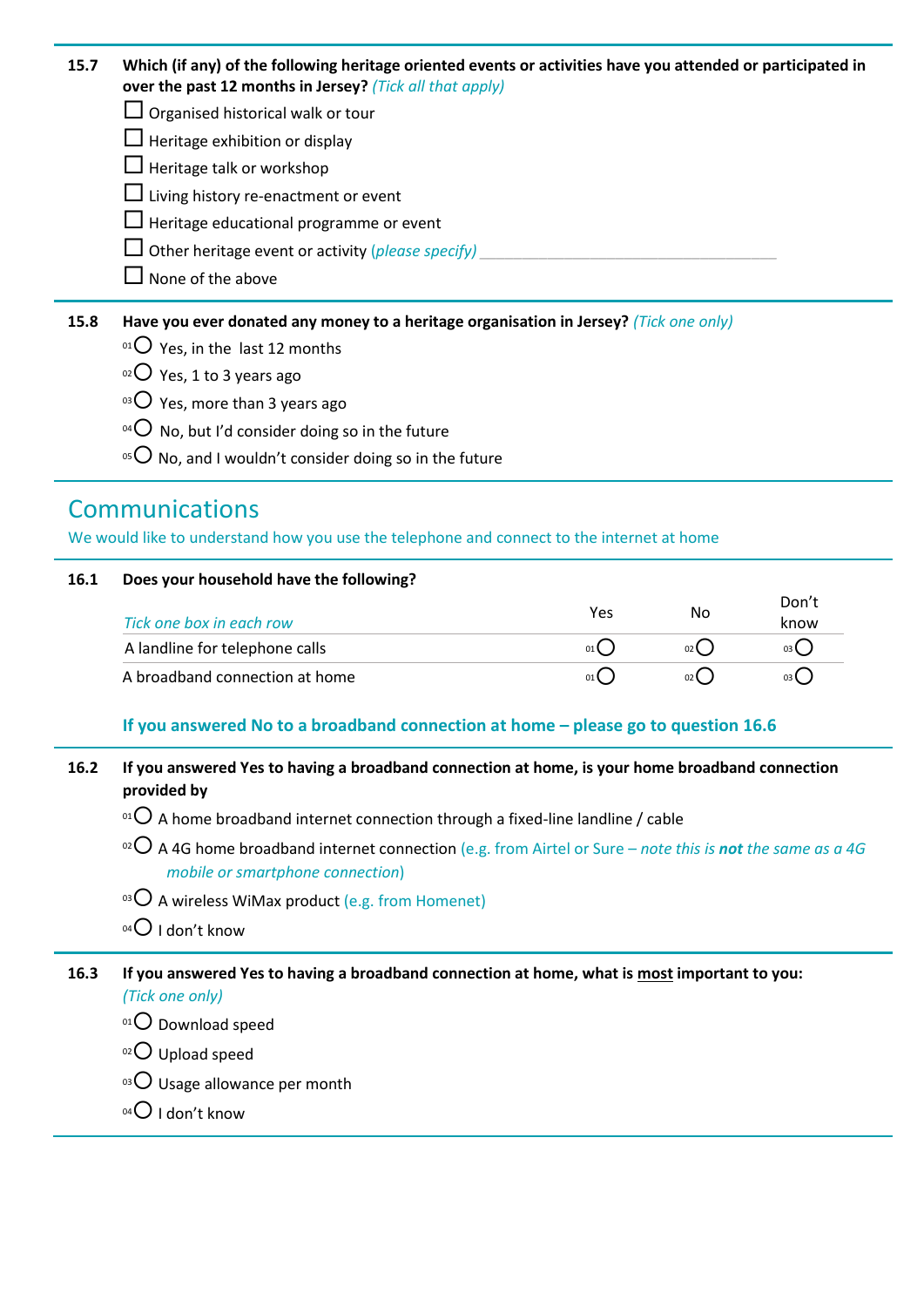| 16.4 | If you answered Yes to having a broadband internet connection at home, what is the monthly peak time |
|------|------------------------------------------------------------------------------------------------------|
|      | (8am to midnight) usage limit: (Tick one only)                                                       |

- $01$  Limited to 20GB or less per month
- $10^{2}$  Limited to 100GB or less per month
- $03$  Limited to 300GB or less per month
- <sup>04</sup> Unlimited within a fair use policy
- $05$  I don't know

**16.5 If you answered Yes to having a broadband internet connection at home, is your home broadband download speed**

- $01$  250MB or less
- $02$  Greater than 250MB
- $03$  I don't know
- **Go to question 16.7**

**16.6 If you answered No to having a broadband internet connection at home, why not?** *(Tick all that apply)*

- $\Box$  I don't need or want to use the internet at home
- $\Box$  I can't afford it
- $\Box$  I access the internet using mobile data via my mobile contract or 'Pay as you Go'
- $\Box$  I use the internet at work
- $\Box$  I use the internet at other public access points (e.g. the library / parish hall / café)
- $\Box$  Other *(please specify)*

#### **16.7 How many of each of the following does your household own?**

*Please count up all the devices used by all your household members - enter zero if none Please don't include devices provided by your work / business*

Computer (*e.g. desktop / laptop / netbook etc.*) with internet connectivity

Tablet, palm held device or e-reader (*e.g. i-pad, Amazon fire, kindle etc*.) with internet connectivity

Smart TV connected to the internet

Games console (Xbox, Playstation etc.) connected to the internet

Standard mobile phone with no access to the internet (voice and text only)

Smartphone with internet access

**16.8 Which, if any, of these devices do you personally use for voice or video calls?** *(Tick all that apply)*

 $\Box$  Mobile phone / tablet / computer using an App or social media (e.g. on WhatsApp, Skype, FaceTime etc.) for either voice or video calls

 $\Box$  Mobile phone making a 'normal' voice call (i.e. using contract minutes or pay as you go minutes - not via an app or social media)

- $\Box$  Landline telephone
- $\Box$  None of the above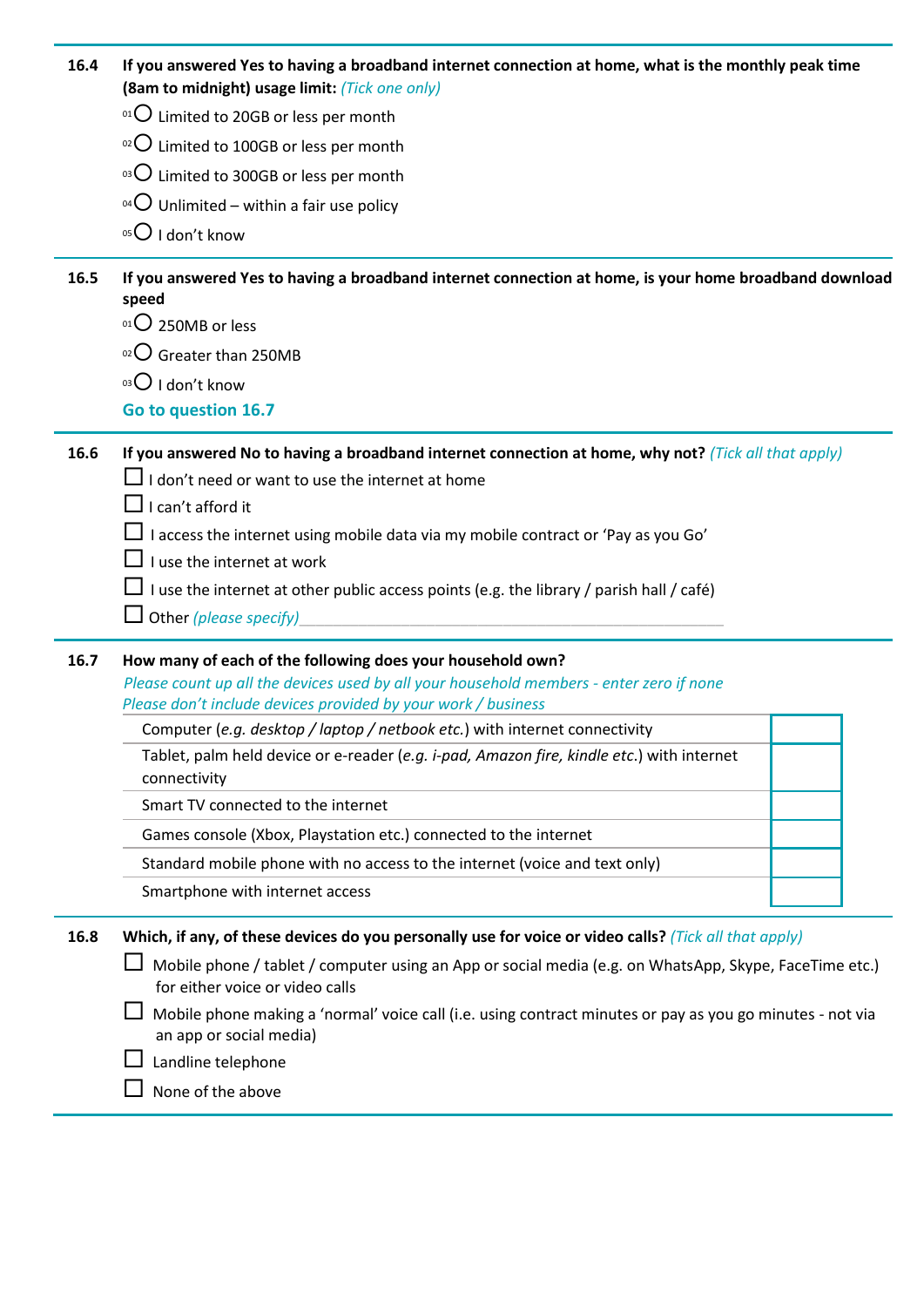**16.9 Which, if any, of these devices, do you personally use for accessing the internet (e.g. surfing the web, sending email, downloading music or films, listening to radio or watching TV via internet, gaming with friends)?** *(Tick all that apply)*

Computer / tablet / e-reader / mobile phone (smart phone) *via broadband at home (wi-fi or Ethernet)*

Computer / tablet / e-reader *via mobile data (e.g. using a dongle or tethered to a mobile phone)*

Mobile phone (smart phone) *via mobile data*

 $\Box$  Smart TV

 $\square$  Games console

 $\Box$  None of the above

**16.10 How would you rate the importance of:**

| Tick one box in each row                                                                     | Very<br>important | Fairly<br>important | Not very<br>important | Not at all<br>important |
|----------------------------------------------------------------------------------------------|-------------------|---------------------|-----------------------|-------------------------|
| Having a broadband internet connection at<br>home?                                           | 01                | $02$ $\left($       | 03()                  | 04()                    |
| Being connected to the internet through<br>your mobile phone (using mobile data) at<br>home? | 01                | 02()                | 03C                   | 04()                    |
| Being able to make and receive landline<br>calls?                                            | 01                | $02$ (              | 03                    | 04()                    |
| Being able to make and receive calls on a<br>mobile phone at home?                           | 01                | $02$ $\left($       | 03()                  | 04()                    |
| Other (Please specify)                                                                       | 01                | $02$ (              | 03(                   | $04$ $\bullet$          |

### **16.11 Approximately how much does your household pay in total each month for phone calls and broadband internet connection?** (Include all landline, broadband and mobile phone costs in your household).

#### **16.12 Due to a shortage of money, do you, or have you in the last 12 months, had difficulty paying for your:**

| Tick one box in each row               | <b>Always</b> | <b>Sometimes</b> | Rarely  | Never         |
|----------------------------------------|---------------|------------------|---------|---------------|
| Landline rental costs?                 | 01()          | 02()             | $03($ ) | 04()          |
| Landline voice calls?                  | $01$ $\left($ | 02()             | 03()    | 04()          |
| Broadband internet connection at home? | 01()          | 02()             | 03()    | $04($ )       |
| Mobile phone (voice and mobile data)   | 01(           | 02()             | 03(     | $04$ $\left($ |

**16.13 If you did have difficulty in paying for a service which would you most want to keep?** *(Tick one only)*

 $01$  Landline voice calls

 $10^{22}$  Broadband internet connection at home

 $103$  Mobile phone (voice and mobile data)

**16.14 Would you be able to afford £40 - £45 per month for a package that combines landline voice and broadband internet connection at home?**

 $01$  Yes

 $O<sub>02</sub>$  No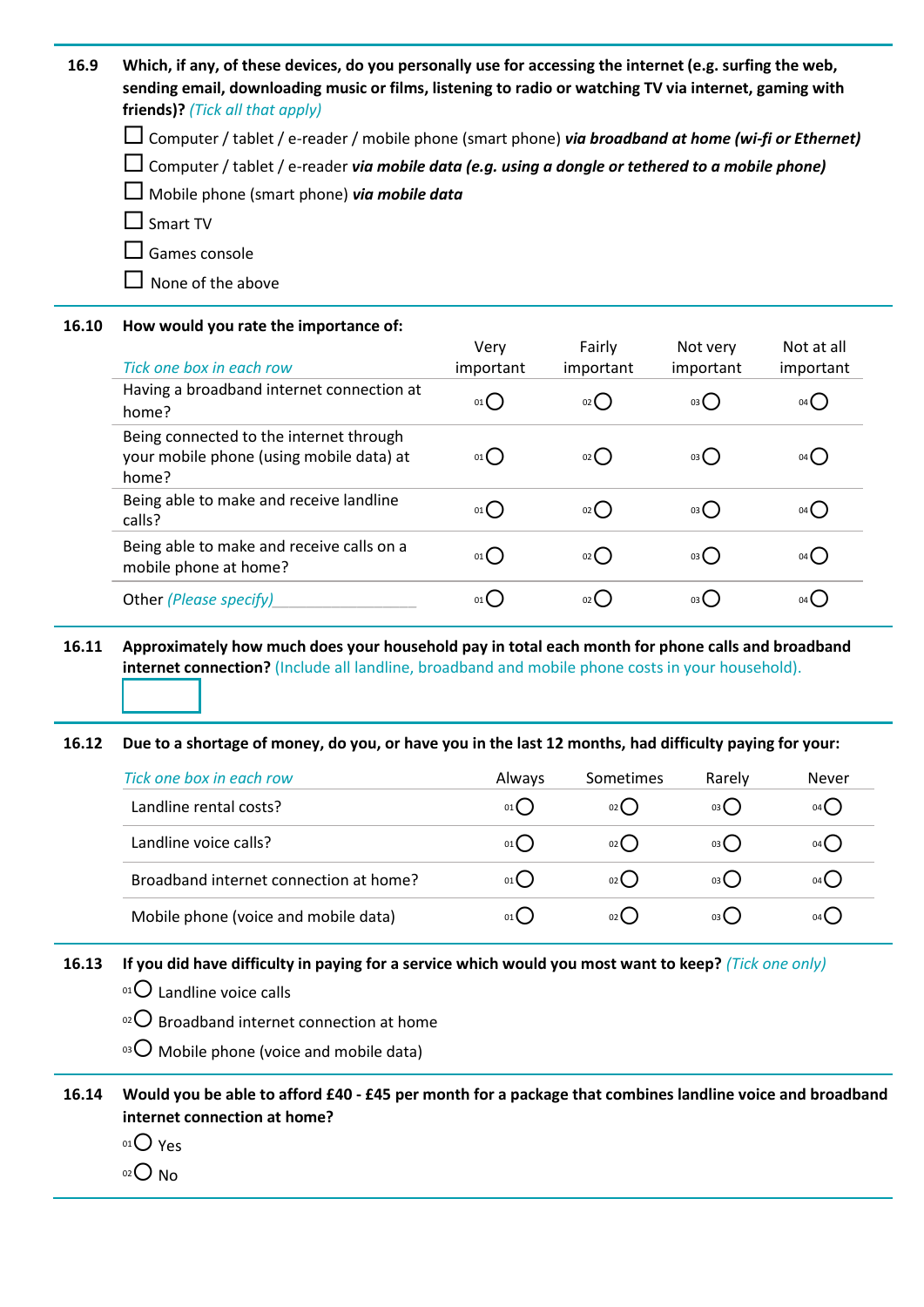# Fire safety

|      | If you live in a rented accommodation, does the building currently have a Fire Certificate?                                                                                            |
|------|----------------------------------------------------------------------------------------------------------------------------------------------------------------------------------------|
|      | $01O$ Yes                                                                                                                                                                              |
|      | $O02$ No                                                                                                                                                                               |
|      | $03$ I don't know                                                                                                                                                                      |
|      | $04$ Not applicable                                                                                                                                                                    |
| 17.2 | Have you ever had a fire in your home? (Tick one only)                                                                                                                                 |
|      | <sup>01</sup> $\bigcirc$ Yes – called the Fire and Rescue Service                                                                                                                      |
|      | <sup>02</sup> $\bigcirc$ Yes – but didn't call the Fire and Rescue Service                                                                                                             |
|      | <sup>03</sup> O No  > go to question 17.4                                                                                                                                              |
| 17.3 | If you have had a fire in your home, what was it caused by? (Tick one only)                                                                                                            |
|      | 01 Unattended cooking                                                                                                                                                                  |
|      | $\,^{\circ 2}$ Cooking with hot fats /oils                                                                                                                                             |
|      | <sup>03</sup> $\bigcirc$ Domestic appliance fault or misuse (e.g. washing machine, tumble dryer, oven, electric boiler)                                                                |
|      | <sup>04</sup> $\bigcirc$ Other household item (computer, charger, hairdryer, TV, e-cigarettes)                                                                                         |
|      | <sup>05</sup> $\bigcirc$ Mains electricity, lighting, sockets or wiring                                                                                                                |
|      | <sup>06</sup> $\bigcirc$ Discarded smoking materials                                                                                                                                   |
|      | $^{07}$ O Other (please specify)                                                                                                                                                       |
| 17.4 | Do you have any fuel burning appliances in your home that burn gas, oil, coal or wood? (E.g. open fires,<br>multi-fuel stoves, oil fired boiler, gas cooker, gas boiler).<br>$01O$ Yes |
|      | $O2O$ No                                                                                                                                                                               |
| 17.5 | Which, if any, of the following Fire Safety measures do you have in your home? (Tick all that apply)                                                                                   |
|      |                                                                                                                                                                                        |
|      | $\Box$ Smoke detectors (battery operated only)<br>$\Box$ Smoke detectors (mains powered with battery back-up)                                                                          |
|      | $\Box$ Smoke detectors (connected to a mains fire alarm panel)                                                                                                                         |
|      | $\Box$ Sprinkler system                                                                                                                                                                |
|      | Carbon monoxide detectors                                                                                                                                                              |
|      | None of the above $\ldots$ $\triangleright$ go to question 17.9                                                                                                                        |
| 17.6 | In total, how many smoke and/or carbon monoxide detectors are installed in your home?                                                                                                  |
|      | detectors<br>Please enter a number, enter '0' if you have none                                                                                                                         |
| 17.7 | If you live in rented accommodation and have smoke and/or carbon monoxide detectors fitted, who<br>installed them? (Tick all that apply)                                               |
|      | Landlord                                                                                                                                                                               |
|      | Previous tenant                                                                                                                                                                        |
|      | $\perp$ I provided them myself                                                                                                                                                         |
|      | Don't know<br>Not Applicable                                                                                                                                                           |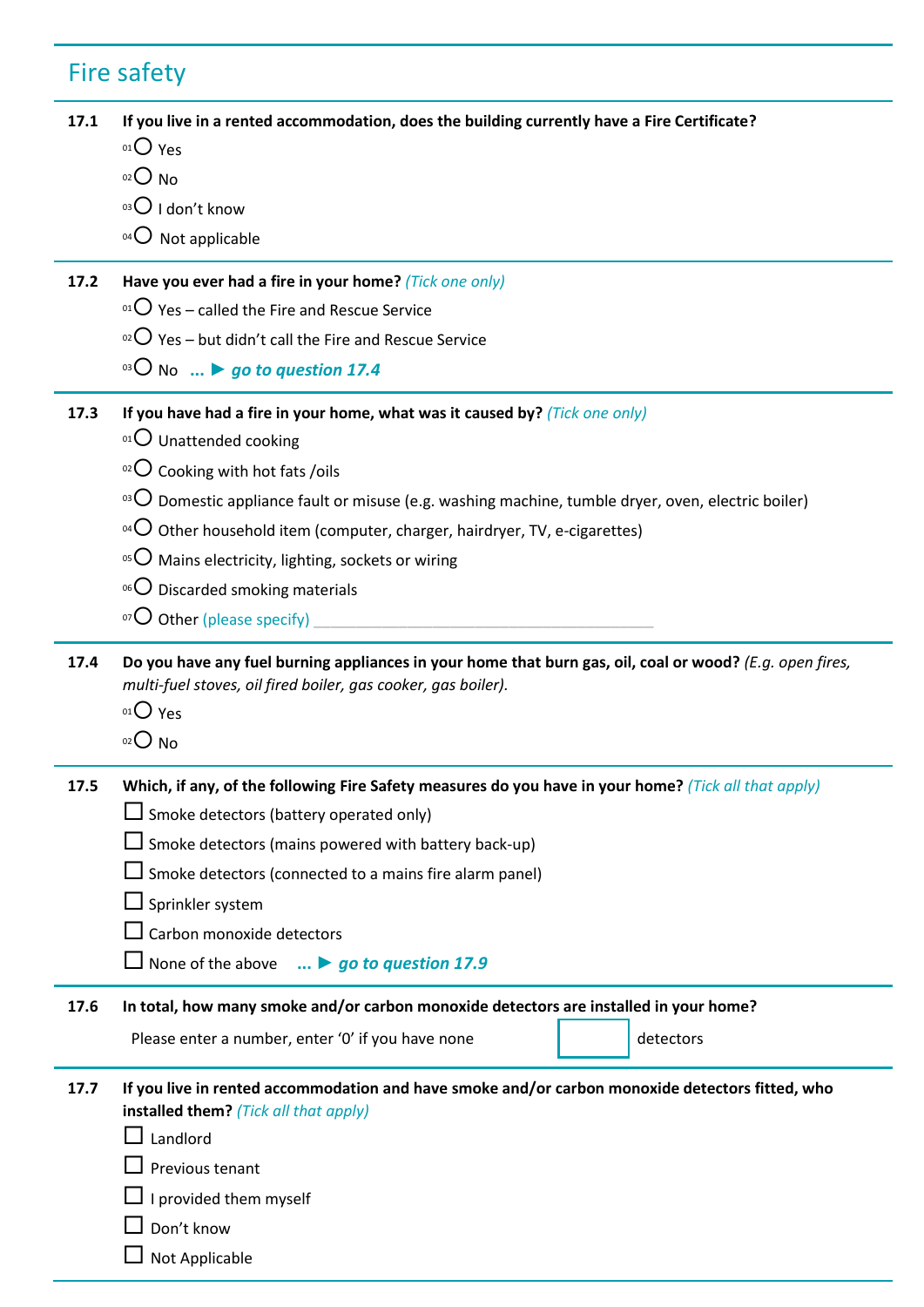### **17.8 In which rooms do you have a smoke detector or carbon monoxide detector fitted?**  Only tell us about your private areas of your building, not communal areas that you share with other households. If you don't have a particular room in your house, tick the 'Not applicable' option.

|                          | <b>Not</b> |                     |                   |
|--------------------------|------------|---------------------|-------------------|
| Tick one box in each row | applicable | Yes                 | No                |
| Bedroom(s)               | 01()       | 02()                | 03                |
| Living Room              | 01()       | 02                  | 03                |
| Kitchen                  | 01()       | 02()                | 03 <sup>o</sup>   |
| Garage                   | 01()       | $02$ $\left($       | $03$ <sup>O</sup> |
| Hallway                  | 01()       | 02()                | 03                |
| Landing                  | 01()       | $02$ $\binom{1}{2}$ | 03                |
| Other (please specify)   | 01()       | 02                  | 03()              |
|                          |            |                     |                   |

Not

- **17.9 Do you own any non-branded electrical items / chargers?**
	- 01 Yes
	- $02$  No

### **17.10 When did you last have any electrics or electrical items tested?**

- $01$  Within the last year
- $02$  Between 1 and 3 years ago
- $03$  Between 3 and 5 years ago
- $^{04}$ O Between 5 and 10 years ago
- 05<sup>O</sup> Never

## Volunteering

| 18.1 | In the last 12 months, have you spent any time volunteering in the following areas?<br>(Tick all that apply) |
|------|--------------------------------------------------------------------------------------------------------------|
|      | $\Box$ Health and disability (including elderly)                                                             |
|      | $\Box$ Religion / church                                                                                     |
|      | $\Box$ Culture, heritage or environment                                                                      |
|      | $\Box$ Local community or neighbourhood groups                                                               |
|      | $\Box$ Education (children or adults)                                                                        |
|      | $\Box$ Sport / recreation                                                                                    |
|      | $\Box$ Other charities                                                                                       |
|      | $\Box$ Other (please specify)                                                                                |
|      | $\Box$ I have not done any volunteering $\triangleright$ go to question 19.1                                 |
| 18.2 | In the last 12 months, approximately how often did you volunteer? (Tick one only)                            |
|      | $0101$ At least weekly                                                                                       |
|      | Monthly                                                                                                      |

- $03$  At least twice a year
- $04$  Once only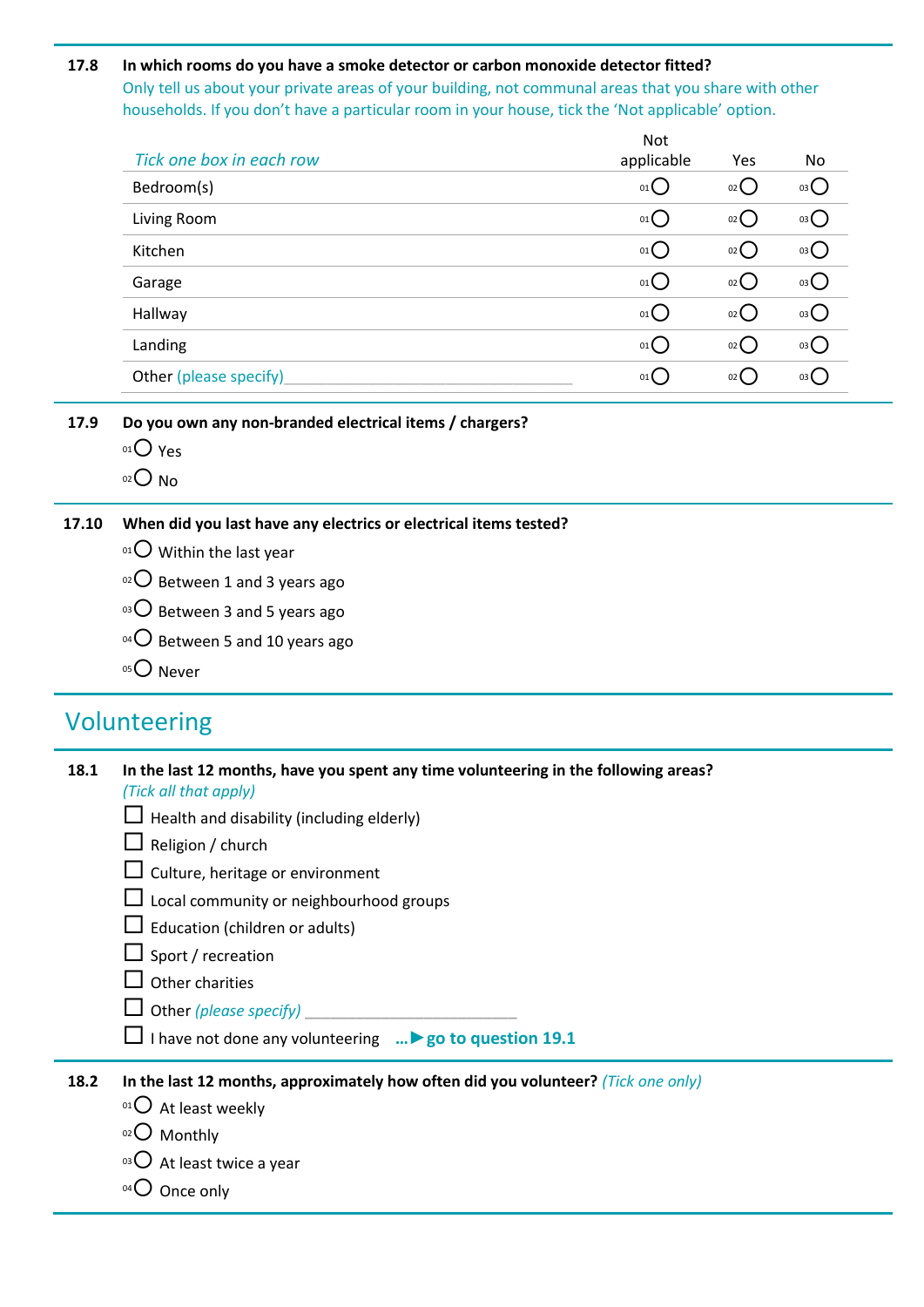| 18.3 | If you ticked "sport / recreation" in question 18.1 above, in which of the following ways did you volunteer?                                               |
|------|------------------------------------------------------------------------------------------------------------------------------------------------------------|
|      | (Tick all that apply)                                                                                                                                      |
|      | $\Box$ Provided transport (to help people other than family members take part in sport)                                                                    |
|      | $\Box$ Coached or instructed (for an individual or team(s) in a sport or recreational physical activity (other than<br>solely for family members)          |
|      | $\Box$ Admin or committee role (for a sports organisation, activity or event, e.g. chairman, treasurer, social<br>secretary, first aider, welfare officer) |
|      | $\Box$ Officiated sport (e.g. refereed or umpired at a sports match, competition or event)                                                                 |
|      | $\Box$ Stewarded or marshalled (at a sports activity or event)                                                                                             |
|      | $\Box$ Provided help in any other way (Please specify)                                                                                                     |

## Trust in Jersey institutions

#### **19.1 In the last 12 months have you done any of the following?** *(Tick all that apply)*

| Voiced your opinion to a politician or government official |
|------------------------------------------------------------|
| Signed an e-petition                                       |
| Signed a paper petition                                    |
| Taken part in a lawful public demonstration                |
| Taken part in a public consultation                        |
| I have not done any of these                               |

**19.2 Would you say that most people in Jersey can be trusted or that you can't be too careful in dealing with people?** (on a scale of 1 to 10: 1 means most people are untrustworthy, 10 means everyone can be trusted), *(tick one answer)*

① ② ③ ④ ⑤ ⑥ ⑦ ⑧ ⑨ ⑩

### **19.3 How much trust do you have in the following institutions in Jersey?**

(on a scale of 1 to 10 where 1 means you do not trust at all and 10 means you trust completely) *(tick one box in each row)*

|                                | Not at all  |                   |                  |                                                                                                                                                                                                                                                                                                                                                                                   |             |                |   |                  |                  | Completely |
|--------------------------------|-------------|-------------------|------------------|-----------------------------------------------------------------------------------------------------------------------------------------------------------------------------------------------------------------------------------------------------------------------------------------------------------------------------------------------------------------------------------|-------------|----------------|---|------------------|------------------|------------|
| Government departments         |             | $\left( 2\right)$ | $\left[3\right]$ | $[4] \centering% \includegraphics[width=1.0\textwidth]{images/TrDiM1.png} \caption{The figure shows the number of parameters in the left and right. The left is the number of parameters in the right.} \label{TrDiM2}$                                                                                                                                                           | 5           | 6              | 7 | 8                | $\left[9\right]$ | (10)       |
| <b>States Assembly</b>         | 1           | $^{(2)}$          | $\left[3\right]$ | $[4] \centering% \includegraphics[width=1.0\textwidth]{images/TrDiM1.png} \caption{The figure shows the number of parameters in the left and right. The left is the number of parameters in the right.} \label{TrDiM2}$                                                                                                                                                           | 5           | 6              | 7 | $\left[8\right]$ | $\left[9\right]$ | (10)       |
| Judicial system and courts     | 1           | $\left( 2\right)$ | $\left[3\right]$ | $\left[ 4\right] % \includegraphics[width=0.9\textwidth]{images/TrDiM-Architecture.png} \caption{The first two different values of $A$ and $A$ is the same as in Figure \ref{fig:13}. The first two different values of $A$ is the same as in Figure \ref{fig:13}. The second two different values of $A$ is the same as in Figure \ref{fig:13}.} \label{fig:TrDiM-Architecture}$ | ί5          | 6              | 7 | 8                | $\left[9\right]$ | (10)       |
| <b>States of Jersey Police</b> |             | $\overline{2}$    | $\left[3\right]$ | $\left[ 4\right] % \includegraphics[width=0.9\textwidth]{images/TrDiM-Architecture.png} \caption{The first two different values of $A$ and $A$ is the same as in Figure \ref{fig:13}. The first two different values of $A$ is the same as in Figure \ref{fig:13}. The second two different values of $A$ is the same as in Figure \ref{fig:13}.} \label{fig:TrDiM-Architecture}$ | 5           | 6              | 7 | $\left[8\right]$ | $\left(9\right)$ | (10)       |
| <b>Honorary Police</b>         | $\mathbf 1$ |                   | $\boxed{3}$      | $[4] \centering% \includegraphics[width=1.0\textwidth]{images/TransY.pdf}% \caption{The figure shows the results of the estimators in the left and right. The left and right is the same as in the right.} \label{fig:class}$                                                                                                                                                     | 5           | $\overline{6}$ | 7 | 8                | $\left[9\right]$ | (10)       |
| <b>Statistics Jersey</b>       | 1           | 2                 | $\boxed{3}$      | $[4] \centering% \includegraphics[width=1.0\textwidth]{images/TransY.pdf}% \caption{The figure shows the results of the estimators in the left and right. The left and right is the same as in the right.} \label{fig:class}$                                                                                                                                                     | 5           | $6^{\circ}$    | 7 | 8                | $\left[9\right]$ | (10)       |
| Charities                      |             | $\sqrt{2}$        | $\left[3\right]$ | $\boxed{4}$                                                                                                                                                                                                                                                                                                                                                                       | $\boxed{5}$ | 6              | 7 | 8                | $\left[9\right]$ | (10)       |
| Local media                    |             | $\overline{2}$    | $\boxed{3}$      | $\boxed{4}$                                                                                                                                                                                                                                                                                                                                                                       | $\boxed{5}$ | 6              | 7 | 8                | $\left(9\right)$ | (10)       |
| Your parish                    |             |                   | 3                | $\overline{4}$                                                                                                                                                                                                                                                                                                                                                                    | 5           | 6              |   | 8                | ั9               | (10)       |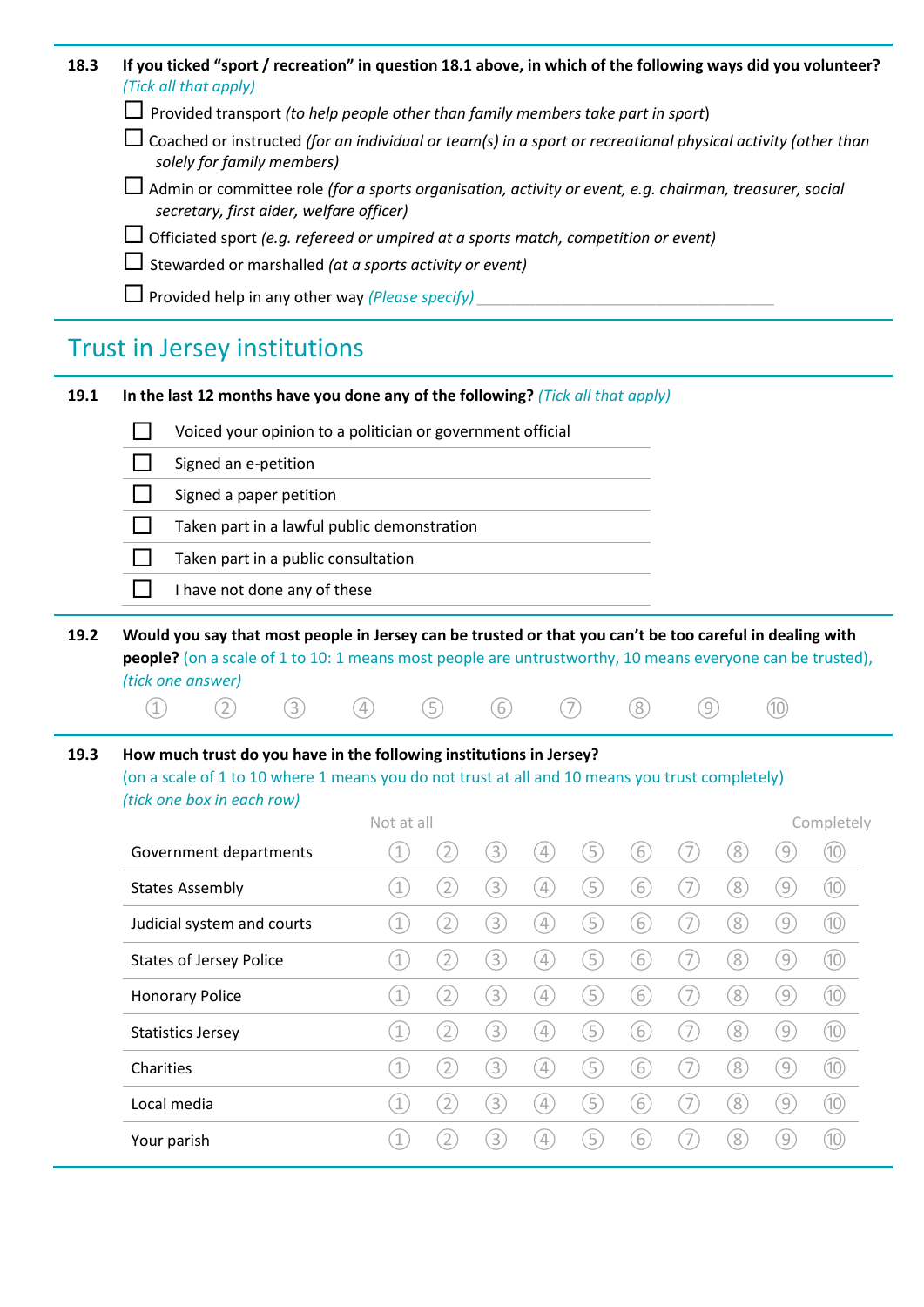## Discrimination

### **20.1 Do you consider that you have been discriminated against in Jersey on any of the following grounds, within the past 12 months?**

| Tick one box in each row      | <b>Yes</b>      | No.                |                |
|-------------------------------|-----------------|--------------------|----------------|
| Your age                      | $01$ $\bigcirc$ | $_{02}$ ()         |                |
| Your gender                   | $_{01}O$        | $_{02}$ $\bigcirc$ |                |
| Your sexual orientation       | 01()            | 02()               |                |
| Your marital status           | $_{01}$ $O$     | 02()               |                |
| Your race or nationality      | 01              | $_{02}$ $\bigcirc$ |                |
| Your religion or beliefs      | $_{01}()$       | $_{02}$ ( )        | Not applicable |
| Pregnancy or maternity        | $_{01}$ $O$     | 02()               | 03()           |
| Your disability               | $_{01}O$        | $_{02}$ ()         | 03             |
| Your gender reassignment      | $_{01}()$       | $_{02}$ ()         | 03             |
| Other reason (please specify) | 01(             | 02 <b>(</b>        | 03 (           |

*► If you answered Yes to any grounds in question 20.1, please answer the following question (question 20.2), otherwise go to the next section 'Travel to work' (question 21.1)*

**20.2 Where did the discrimination take place?** *(Tick all that apply)*

- $\Box$  Applying for a job
- $\Box$  At work
- $\Box$  Buying goods or services
- $\square$  States departments or parishes
- $\Box$  Buying or renting a property
- $\Box$  At school or college
- $\Box$  At a private club or association
- $\Box$  Other *(please specify)*

### Travel to work

**If you don't work, please skip the next four questions**

### **21.1 How do you usually travel to work, (on a typical day)***?*

*Tick one only - for the longest part, by distance, of your usual journey to work*

- $01$  Motorbike / moped
- 02 Walk or run
- $03$  Cycle
- $04$  Bus
- $05$  Taxi
- <sup>06</sup> I work from home / I live at my place of work
- $\sigma$  Car or van on my own
- $08$  Car or van with other people